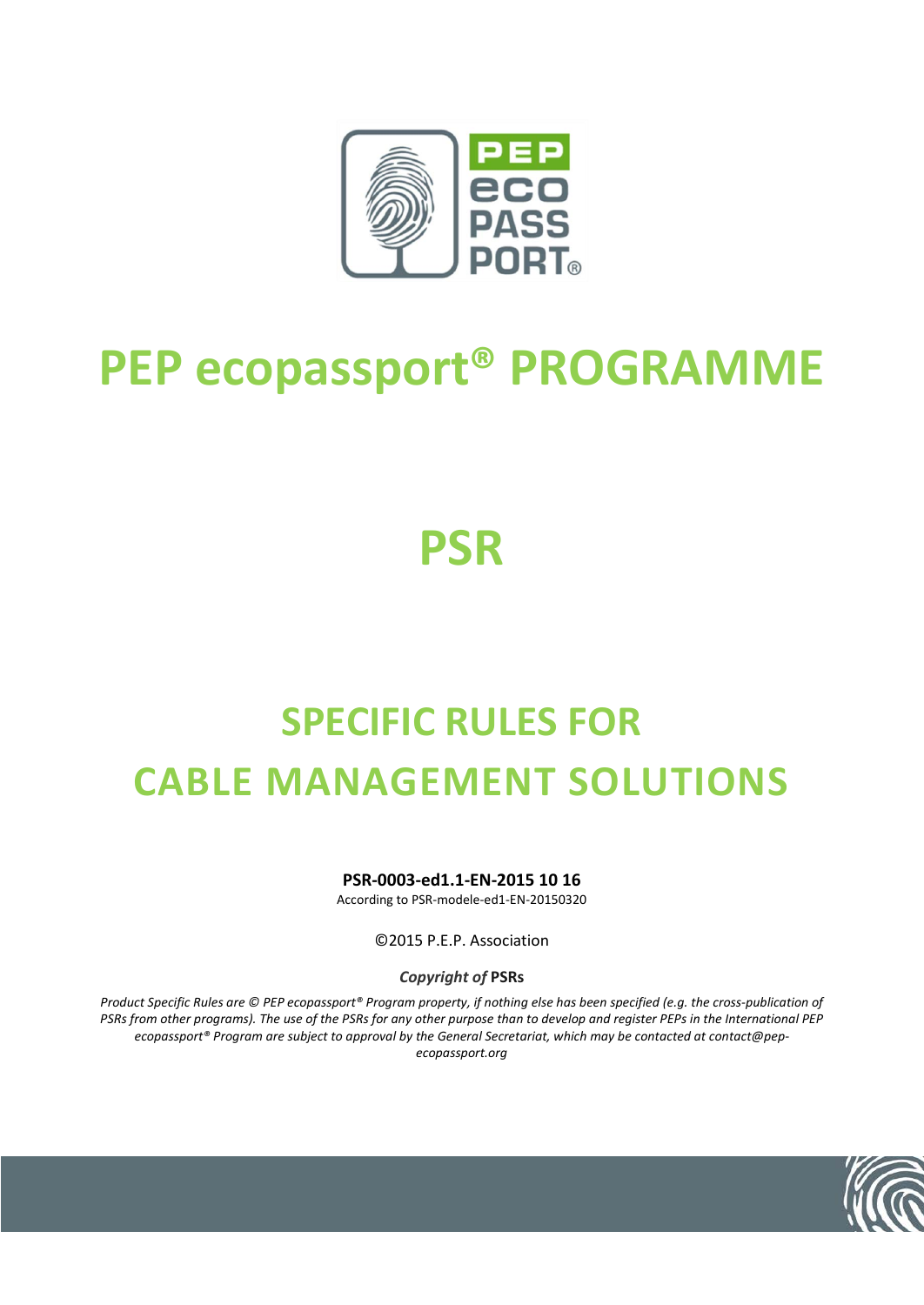# Contents

| 1.   | <u>Introduction _________________________________</u>                              |    |
|------|------------------------------------------------------------------------------------|----|
| 2.   |                                                                                    | 4  |
| 3.   | Life Cycle Assessment of cable management solutions ____________________________   | 5  |
| 3.1. | Reference Life Time of cable management solutions                                  | 5  |
| 3.2. | Functional Unit and reference flow of cable management systems                     | 5  |
| 4.   |                                                                                    | 14 |
| 4.1. | Taking into account product energy consumption                                     | 14 |
| 5.   | Rules for extrapolation to a homogeneous environmental family extrapolation        | 18 |
| 6.   |                                                                                    | 20 |
| 6.1. | Appendix 1: Certificate of compliance with the ISO 14025 and ISO 14040 standards   | 20 |
| 6.2. | Appendix 2: Bibliography                                                           | 21 |
| 6.3. | Appendix 3: Description of typical installations to determine baskets of functions | 22 |
| 6.4. | Appendix 4: Sample calculation of energy consumption                               | 25 |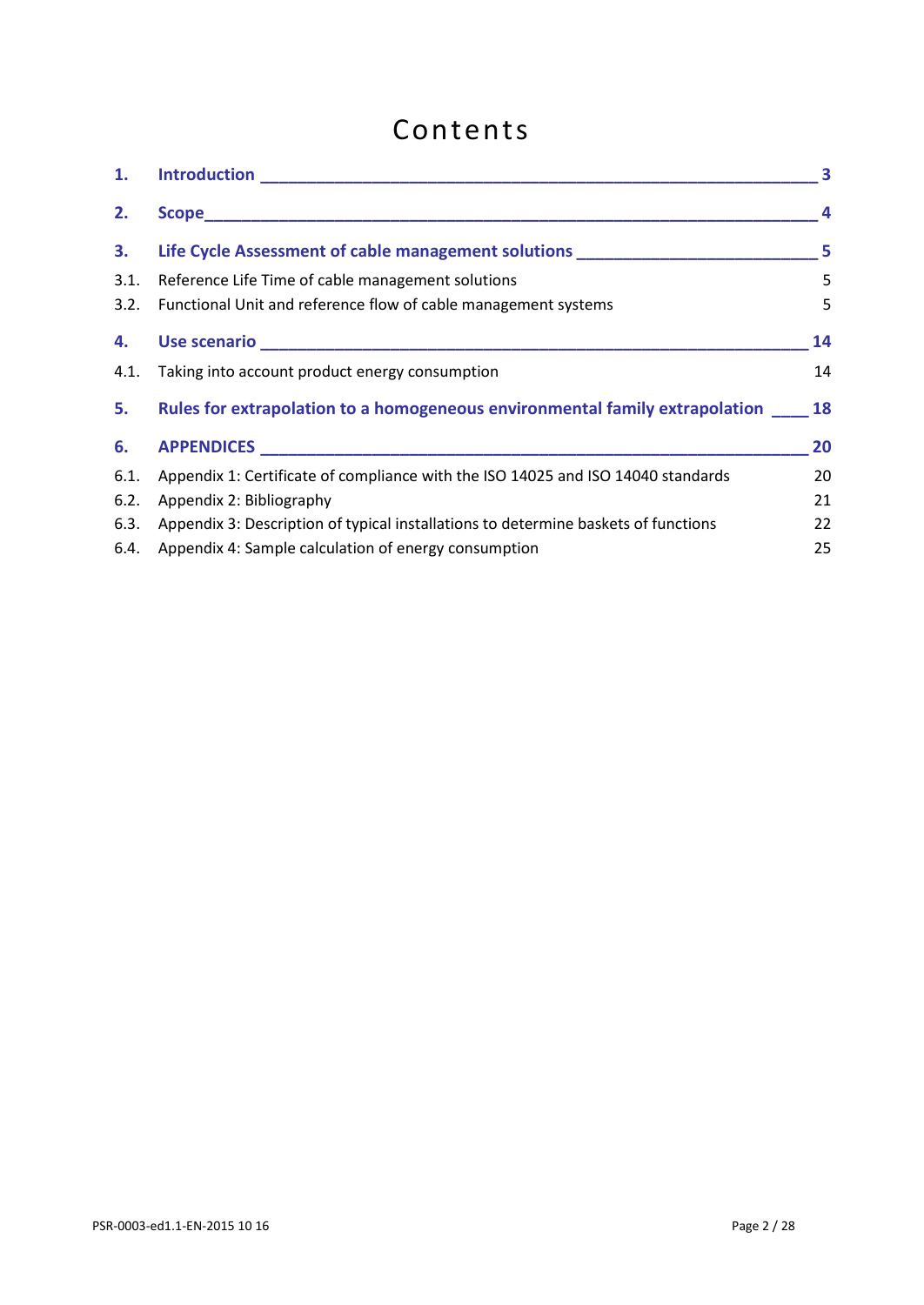# <span id="page-2-0"></span>**1 . Introduction**

This reference document complements and explains the Product Environmental Profile (PEP) Drafting Rules defined by the PEP Ecopassport<sup>®</sup> Program (PEP-PCR ed.3-EN-2015 04 02), available at [www.pep](http://www.pep-ecopassport.org/)[ecopassport.org.](http://www.pep-ecopassport.org/)

It defines the additional requirements applicable to cable management solutions. These requirements must be satisfied in order to:

- Qualify the environmental performance of these solutions on an objective and consistent basis,
- Publish PEP (Product Environmental Profile) that comply with PEP Ecopassport® and with international reference standards $^{1}$  $^{1}$  $^{1}$ .

This document is mainly intended for:

- Manufacturers of cable management solutions wishing to provide reliable data concerning the environmental impact of their products, and in particular the departments involved in product design, development, and promotion.
- Users of such data who wish to find out how the information was produced so that they can use it better, particularly for assessing the Environmental Quality of Building (independent verifiers authorized by the PEP Ecopassport® Program, building owners, installers, specifiers/recommenders, design offices, architects, etc.)

This reference document was drawn up in compliance with the open, transparent rules of PEP Ecopassport® Program with the support of stakeholders and manufacturers of cable management solutions.

| PEP<br>eco<br><b>PASS</b><br><b>PORT</b> ® | www.pep-ecopassport.org                                                                                                                                                                             |
|--------------------------------------------|-----------------------------------------------------------------------------------------------------------------------------------------------------------------------------------------------------|
| <b>PSR</b><br>reference                    | PSR-0003-ed1.1-EN-2015 10 16                                                                                                                                                                        |
| Critical review                            | The third-party critical review was carried out by Solinnen SAS.<br>The certificate of compliance published on 29/12/2011 is shown in Appendix 1                                                    |
| Availability                               | The critical review report is available on request from the PEP Association<br>contact@pep-ecopassport.org                                                                                          |
| Scope of validity                          | The critical review report and the certificate of compliance remain valid within 5<br>years or until the PEP Drafting Rules, or the normative reference texts to which they<br>refer, are modified. |

Following the publication of the PCR Edition 3 (PEP-PCR-ed 3-EN-2015 04 02), this PSR was the subject of an impact analysis in [2](#page-2-2)015<sup>2</sup>, which led to an editorial revision.

<span id="page-2-1"></span> $1$  ISO 14025, ISO 14040 and ISO 14044 standards

<span id="page-2-2"></span><sup>&</sup>lt;sup>2</sup> Document available from the PEP Association on request [: contact@pep-ecopassport.org](mailto:contact@pep-ecopassport.org)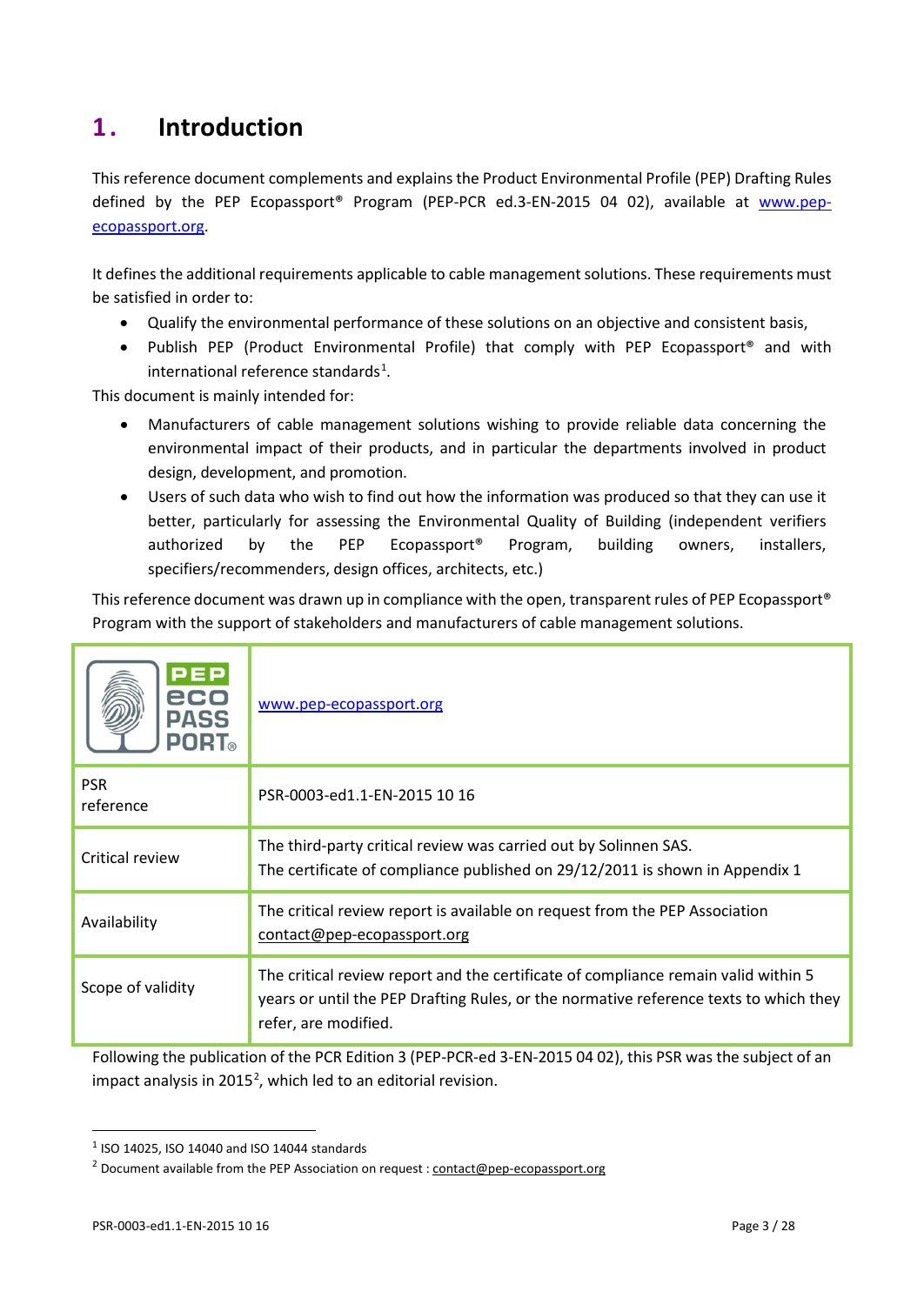# <span id="page-3-0"></span>**2 . Scope**

In accordance with the General Instructions of the PEP Ecopassport<sup>®</sup> program (PEP-General Instructions- ed 3.1-EN-2015 04 02) and in addition to the PCR, Product Category Rules (PEP-PCR ed.3-EN-2015 04 02) of the PEP Ecopassport® eco-declaration program, this document sets out the specific rules for cable management solutions and defines the product specifications to be adopted by manufacturers in the development of their PRODUCT ENVIRONMENTAL PROFILES (PEPs), particularly with regard to :

- the technology and its type of application,
- the reference life time taken into account for the Life Cycle Assessment (LCA),
- the conventional use scenarios to be adopted during the product use stage.

This reference document applies to all cable management solutions (lengths and accessories), wherever they are manufactured or whatever their target markets.

These solutions are divided into three separate families, for which particular rules apply to the conducting of Life Cycle Assessments (LCA) and the publication of PEP.

This segmentation is based on the main function fulfilled by these families, and refers to the international standards applicable to them. (Refer to the table below)

| I I VUULL LULLEVI Y<br><b>CABLE MANAGEMENT SOLUTIONS</b>                                                                                                                                                                                    |                                                                                                                  |                                                                                                                                                                                                                                                                                                                                                                                                       |  |
|---------------------------------------------------------------------------------------------------------------------------------------------------------------------------------------------------------------------------------------------|------------------------------------------------------------------------------------------------------------------|-------------------------------------------------------------------------------------------------------------------------------------------------------------------------------------------------------------------------------------------------------------------------------------------------------------------------------------------------------------------------------------------------------|--|
| <b>Family 1</b><br><b>TRUNKING SYSTEMS &amp; CONDUIT</b><br><b>SYSTEMS</b>                                                                                                                                                                  | <b>Family 2</b><br><b>CABLE TRAY SYSTEMS &amp; CABLE</b><br><b>LADDER SYSTEMS</b>                                | <b>Family 3</b><br><b>OTHER CABLE MANAGEMENT</b><br><b>PRODUCTS</b>                                                                                                                                                                                                                                                                                                                                   |  |
| Lengths and accessories intended to<br>accommodate and protect cables                                                                                                                                                                       | Lengths and accessories intended<br>to support and guide cables                                                  | Other products performing various<br>functions (electrical distribution,<br>protecting and guiding cables, etc.).                                                                                                                                                                                                                                                                                     |  |
| Installation cable trunking system <sup>3</sup> :<br>-<br>EN 50085 standard<br>Distribution cable trunking system <sup>4</sup> :<br>EN 50085 standard<br>Cable ducting system:<br>EN 50085 standard<br>Conduit system:<br>EN 61386 standard | Cable tray system: EN 61537<br>$\overline{\phantom{a}}$<br>standard<br>Cable ladder system: EN 61537<br>standard | Home entry technical trunking:<br>EN 50085 standard<br>Floor boxes: EN 60670-23 +<br>$\overline{\phantom{0}}$<br>EN50085-2-2 standard<br>Service poles and service posts:<br>$\overline{\phantom{a}}$<br>EN 50085-2-4 standard<br>Slotted cable trunking systems for<br>$\overline{a}$<br>cabinets:<br>EN 50085-2-3 standard<br>Articulated and flexible cable guide<br>systems:<br>EN 62549 standard |  |

#### *Table 1: Definition and content of cable management solution families* **Product Category**

<span id="page-3-1"></span><sup>&</sup>lt;sup>3</sup> Including mini-trunking and skirting systems

<span id="page-3-2"></span><sup>&</sup>lt;sup>4</sup> Including trunking on cantilever brackets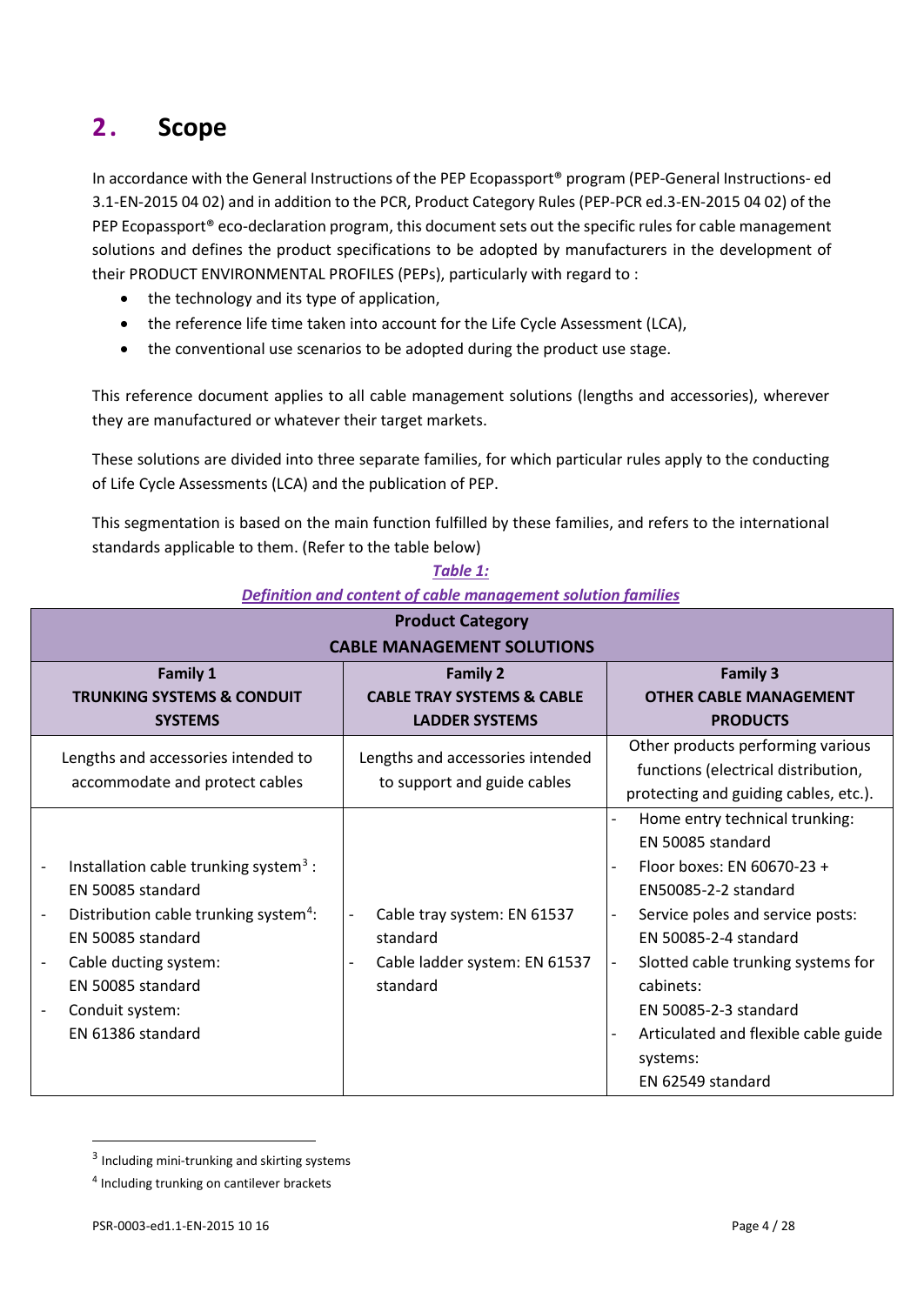# <span id="page-4-1"></span><span id="page-4-0"></span>**3 . Life Cycle Assessment of cable management solutions**

## **3.1.** Reference Life Time of cable management solutions

This paragraph complements and explains the Product Environmental Profile (PEP) Drafting Rules defined by the PEP Ecopassport® Program (PEP-PCR ed.3-EN-2015 04 02), defined in Section 2.1 'Functional unit and reference flow description'.

In the field of cable management solutions, system obsolescence cycles are strongly dependent on the type of building in which they are installed, the quality of their installation, and their conditions of maintenance and use.

<span id="page-4-2"></span>Based on feedback from manufacturers in the sector and installation professionals, the reference life time of cable management solutions is 20 years<sup>[5](#page-4-3)</sup>. This assumed reference life time is deliberately shorter than the actual service life of the cable management solutions usually observed on the market.

# **3.2.** Functional Unit and reference flow of cable management systems

This paragraph complements and explains the Product Environmental Profile (PEP) Drafting Rules defined by the PEP Ecopassport® Program (PEP-PCR ed.3-EN-2015 04 02), in the sections on 'Manufacturing stage' and 'Installation stage'.

The reference flow of cable management solutions<sup>[6](#page-4-4)</sup> must include the following, at least:

- The basic packaging of the various lengths and accessories that constitute the examined reference system, as well as the associated labels and instruction leaflets.
- Only when delivered and/or prescribed with the cable management solutions in the instruction manual, the assembly elements required to join the components of the system (e.g. screws required to secure the profile on the cantilever bracket), and earthing terminals where relevant (e.g. metal cable management systems),
- Only when delivered and/or prescribed with the cable management solutions in the instruction manual, devices used to fix the equipment on a frame (see EN 61537, definitions in sections 3.20 and 3.21 "external mounting device", such as screws, dowels, or adhesives required to secure cantilever bracket to the frame),

• Where applicable, the scraps related to the installation of the products and specified below.

The earthing cables (for metallic cable management systems) are considered outside the field of application of this PSR, because they are not supplied by the manufacturers and are covered by the "WIRES, CABLES AND ACCESSORIES" PSR. They are taken into account during the equipotential and earthing study.

<span id="page-4-3"></span><sup>&</sup>lt;sup>5</sup> This working life is not related to the duration of the product guarantee or the actual lifetime of the installation, but it is representative of the working life of a cable management system in the installation or the device being analysed.

<span id="page-4-4"></span> $6$  The reference flow lists the elements to be counted in the LCA to fulfil the function expressed by the functional unit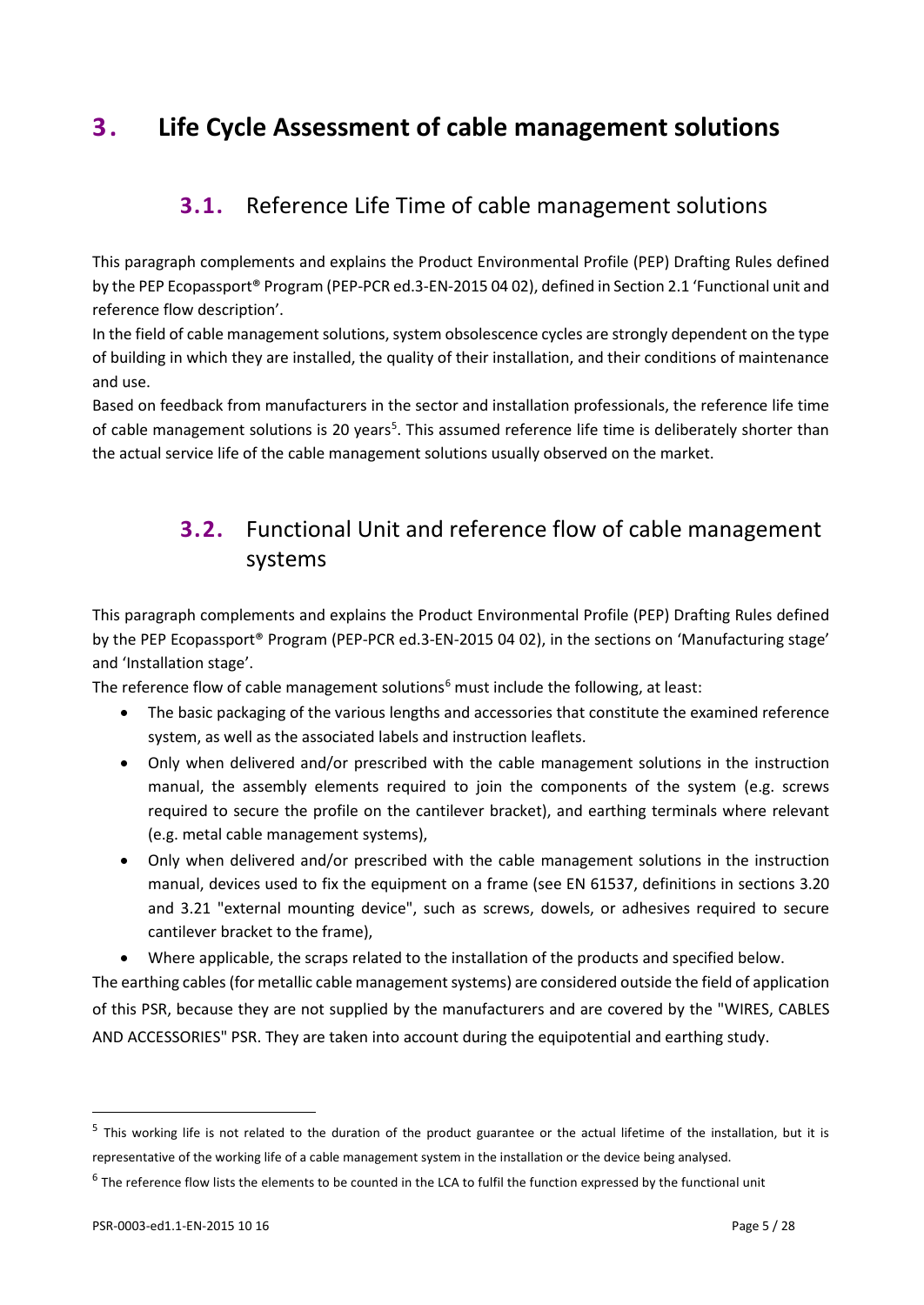### **3.2.1.** Family 1: Trunking systems and conduit systems

This paragraph complements and explains the Product Environmental Profile (PEP) Drafting Rules defined by the PEP Ecopassport® Program (PEP-PCR ed.3-EN-2015 04 02), in the section on "Functional unit and reference flow description".

The function of these systems is to accommodate and protect cables for energy and communication systems. This function is determined by the enclosed volume of the profile, and is therefore directly related to the usable cross-section for cables.

#### 3.2.1.1. Installation trunking systems

#### a. Functional unit

The functional unit (FU) of the installation trunking system must be expressed in terms of length measurement<sup>[7](#page-5-0)</sup>.The manufacturer must declare the FU as follows:

| FU:<br><b>TRUNKING SYSTEMS</b>                                              | Accommodate and protect the wiring and wiring accessories along 1 meter<br>for a reference life time of 20 years.<br>The $X$ system with cross-section $Y$ mm <sup>2</sup> includes the profile and accessories<br>that are representative of standard use. |
|-----------------------------------------------------------------------------|-------------------------------------------------------------------------------------------------------------------------------------------------------------------------------------------------------------------------------------------------------------|
| $X = 'Installation$ trunking' OR 'Mini-trunking and skirting'               |                                                                                                                                                                                                                                                             |
| Y = Usable cross sectional for wiring in the enclosed volume of the profile |                                                                                                                                                                                                                                                             |

#### b. Reference flow

To determine the reference flow, the manufacturer must apply the basket of functions corresponding to the analysed system. He identifies and lists the Catalog Numbers of the components (lengths and accessories) that will satisfy the specified functions in both quantity and diversity.

These baskets of functions have been established by agreement and documented by all manufacturers to allow comparison of PEPs. The functions fulfil the requirements of the typical installations representing standard uses observed in the various intended markets (refer to the Detail and justification of baskets of functions in Appendix 3).

<span id="page-5-0"></span> $^7$  The ISO 14040 standard defines the functional unit (FU) as 'the quantified performance of a system of products intended for use as a reference unit in a life cycle assessment'. For cable management products, the service performed to be quantified is associated with the wiring (e.g. Usable cross sectional of cables to be accomodated, weight of cables to be supported, etc.).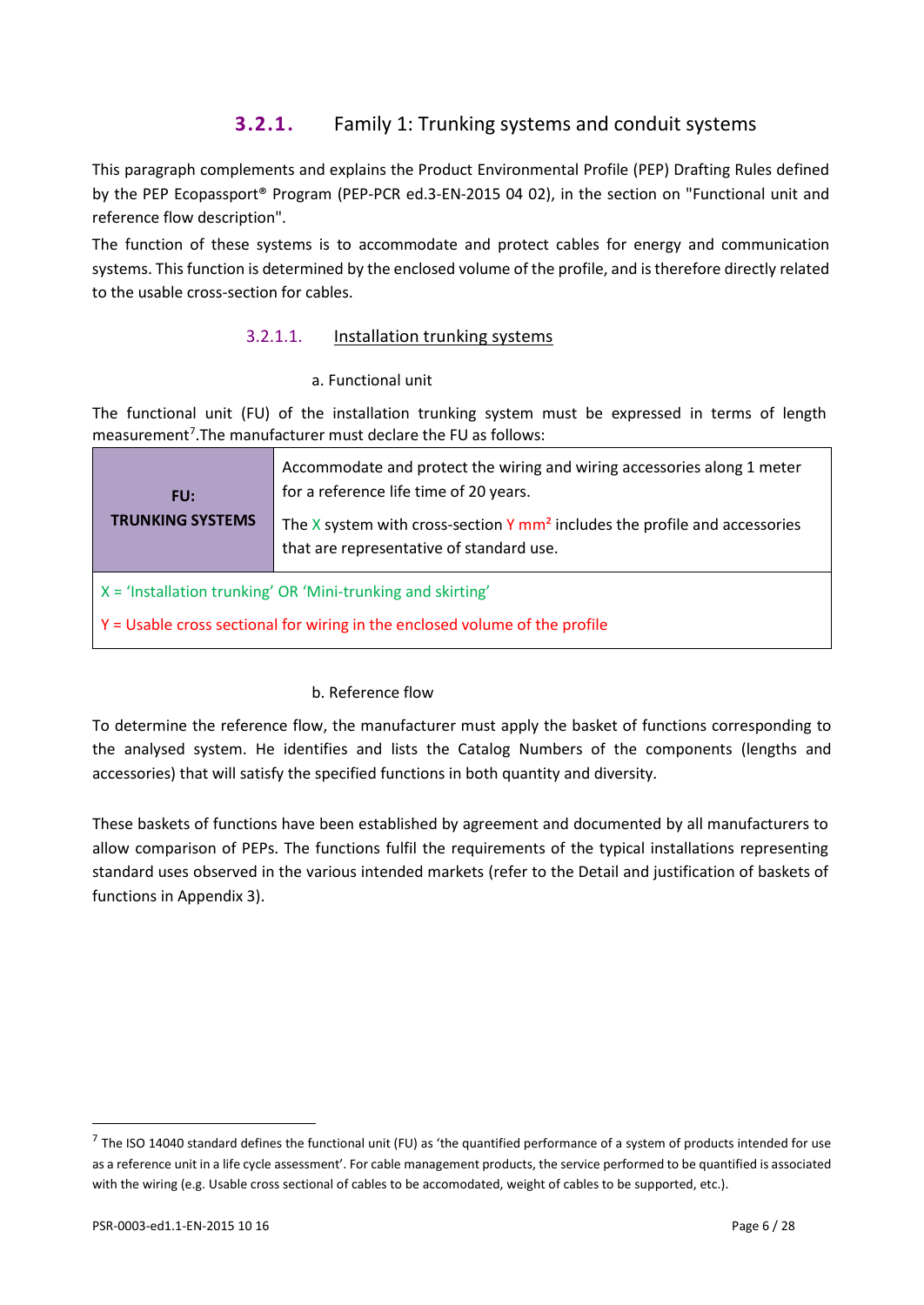The reference flow of the installation trunking systems must satisfy the functions defined in the following baskets:

| <b>Basket of functions N°1</b><br><b>Installation trunking systems</b> |                                                |
|------------------------------------------------------------------------|------------------------------------------------|
| <b>Functions to be fulfilled</b>                                       | <b>Total normalized</b><br>to meters installed |
| 1 m length + 3% scrap rate                                             | $1.03*$                                        |
| 90° angle with plane change                                            | 0.10                                           |
| 90° angle in the plane                                                 | 0.10                                           |
| 90° diversion in the plane                                             | 0.00                                           |
| Junction                                                               | 0.29                                           |
| Termination of trunking                                                | 0.19                                           |
| Single apparatus mounting                                              | 0.19                                           |
| Double apparatus mounting                                              | 0.19                                           |

| <b>Basket of functions No.2</b><br><b>Mini-trunking &amp; Skirting systems</b> |                                                |
|--------------------------------------------------------------------------------|------------------------------------------------|
| <b>Functions to be fulfilled</b>                                               | <b>Total normalized</b><br>to meters installed |
| 1 m length + 3% scrap rate                                                     | $1.03*$                                        |
| 90° angle with plane change                                                    | 0.15                                           |
| 90° angle in the plane                                                         | 0.20                                           |
| 90° diversion in the plane                                                     | 0.00                                           |
| Junction                                                                       | 0.20                                           |
| Termination of trunking                                                        | 0.10                                           |
| Single apparatus mounting                                                      | 0.15                                           |
| Double apparatus mounting                                                      | 0.05                                           |

\* 1.03 m of profiles taken into account to install 1 m of linear cable management function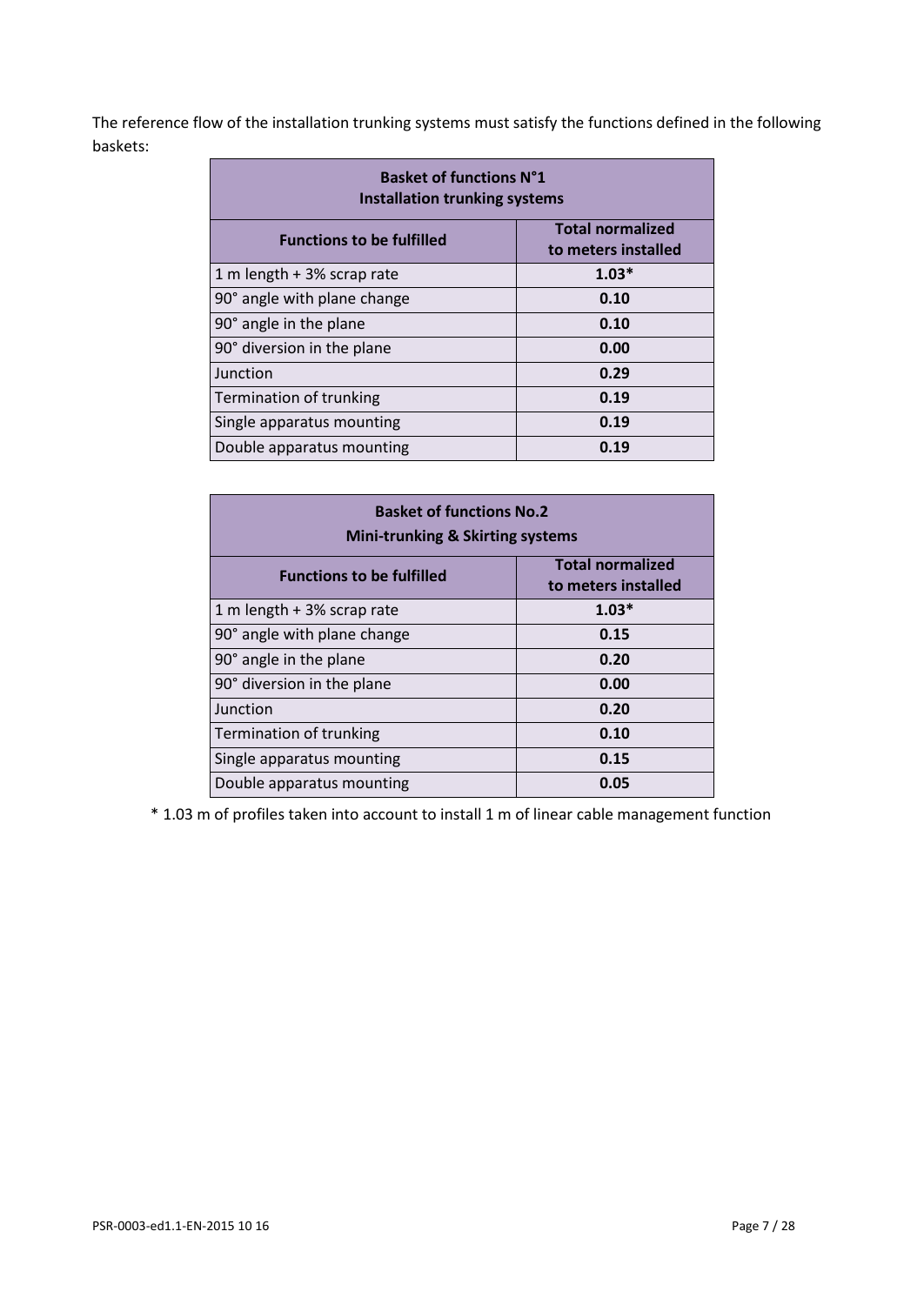#### 3.2.1.2. Distribution trunking systems and conduit systems

#### a. Functional unit

The functional unit (FU) of distribution trunking systems and conduit systems must be expressed in terms of length measurements. The manufacturer must write the FU as follows:

| <b>FU: DISTRIBUTION</b><br><b>TRUNKING &amp; CONDUIT</b><br><b>SYSTEMS</b>                                                                                                                                                                                               | Accommodate and protect the wiring along 1 meter for a reference life time<br>of 20 years.<br>The X system with cross-section Y $mm2$ includes the profile and accessories<br>that are representative of standard use. |
|--------------------------------------------------------------------------------------------------------------------------------------------------------------------------------------------------------------------------------------------------------------------------|------------------------------------------------------------------------------------------------------------------------------------------------------------------------------------------------------------------------|
| X = 'Distribution trunking' OR 'Trunking for distribution on cantilever brackets' OR 'Rigid conduit' OR<br>'Surface-mounted or embedded flexible conduit' OR 'Buried underground conduit'<br>Y = Usable cross sectional for wiring in the enclosed volume of the profile |                                                                                                                                                                                                                        |

#### b. Reference flow

To determine the reference flow, the manufacturer must apply the basket of functions corresponding to the analysed system. He identifies and lists the Catalog Numbers of the components (lengths and accessories) that will satisfy the specified functions in both quantity and diversity.

These baskets of functions have been established by agreement and documented by all manufacturers to allow comparison of PEPs. The functions fulfil the requirements of the typical installations representing standard uses observed in the intended markets (refer to the Detail and justification of baskets of functions in Appendix 3).

The reference flows of distribution trunking systems and conduit systems must fulfil the functions defined in the following baskets:

| <b>Basket of functions No.3</b><br>'Distribution trunking systems' |                                                |
|--------------------------------------------------------------------|------------------------------------------------|
| <b>Functions to be fulfilled</b>                                   | <b>Total normalized</b><br>to meters installed |
| 1 m length + 3% scrap rate                                         | $1.03*$                                        |
| 90° angle with plane change                                        | 0.05                                           |
| 90° angle in the plane                                             | 0.05                                           |
| 90° diversion in the plane                                         | 0.00                                           |
| Junction                                                           | 0.38                                           |
| Termination of trunking                                            | 0.11                                           |
| Single apparatus mounting                                          | 0.00                                           |
| Double apparatus mounting                                          | 0.00                                           |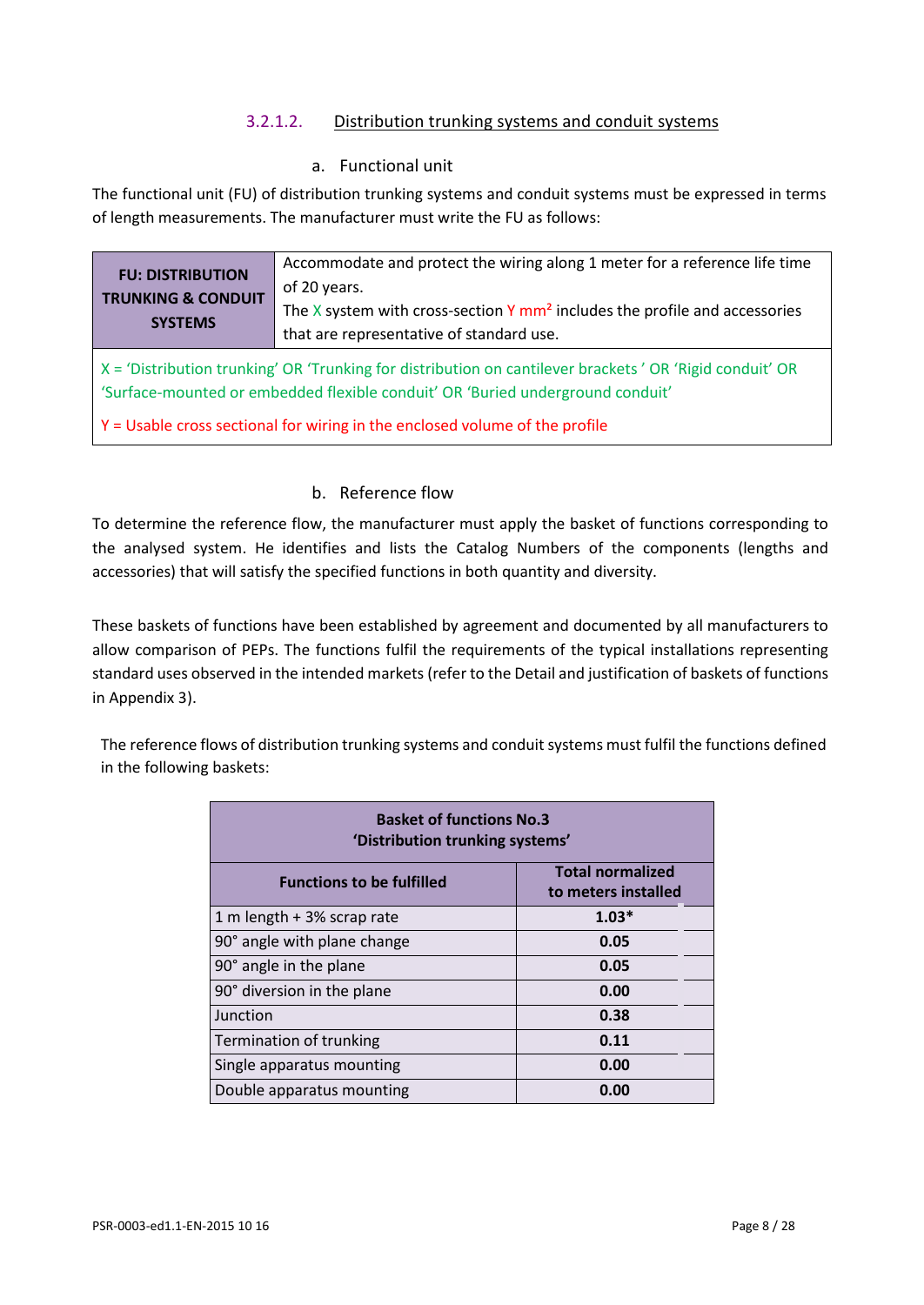| <b>Basket of functions No. 4</b><br><b>Rigid conduit systems</b> |                                                |
|------------------------------------------------------------------|------------------------------------------------|
| <b>Functions to be fulfilled</b>                                 | <b>Total normalized</b><br>to meters installed |
| 1 m length + 3% scrap rate                                       | $1.03*$                                        |
| 90° angle with plane change                                      | 0.00                                           |
| 90° angle in the plane                                           | 0.36                                           |
| 90° diversion in the plane                                       | 0.00                                           |
| Junction                                                         | 0.00                                           |
| Termination of trunking                                          | 0.00                                           |
| Single apparatus mounting                                        | 0.00                                           |
| Double apparatus mounting                                        | 0.00                                           |
| Wall mounting element                                            | 1.27                                           |

| <b>Basket of functions No.5</b><br>'Surface-mounted or embedded flexible conduits' OR 'Buried<br>underground conduits' |                                                |
|------------------------------------------------------------------------------------------------------------------------|------------------------------------------------|
| <b>Functions to be fulfilled</b>                                                                                       | <b>Total normalized</b><br>to meters installed |
| 1 m length + 3% scrap rate                                                                                             | $1.03*$                                        |
| 90° angle with plane change                                                                                            | 0.00                                           |
| 90° angle in the plane                                                                                                 | 0.00                                           |
| 90° diversion in the plane                                                                                             | 0.00                                           |
| Junction                                                                                                               | 0.00                                           |
| <b>Termination of conduit</b>                                                                                          | 0.00                                           |
| Single apparatus mounting                                                                                              | 0.00                                           |
| Double apparatus mounting                                                                                              | 0.00                                           |
| Mounting element                                                                                                       | 0.00                                           |

| <b>Basket of functions No. 6</b><br><b>Distribution on cantilever brackets</b> |                                                |  |
|--------------------------------------------------------------------------------|------------------------------------------------|--|
| <b>Functions to be fulfilled</b>                                               | <b>Total normalized</b><br>to meters installed |  |
| 1 m length + 3% scrap rate                                                     | $1.03*$                                        |  |
| 90° angle with plane change                                                    | 0.04                                           |  |
| 90° angle in the plane                                                         | 0.16                                           |  |
| Junction                                                                       | 0.33                                           |  |
| Earthing terminal (for a metal trunking and                                    | 0.10                                           |  |
| if imposed by national regulations)                                            |                                                |  |
| Cantilever bracket (including elements for<br>0.66                             |                                                |  |
| fixing the length) - span 1.5 m                                                |                                                |  |

\* 1.03 m of profiles taken into account to install 1 m of linear cable management function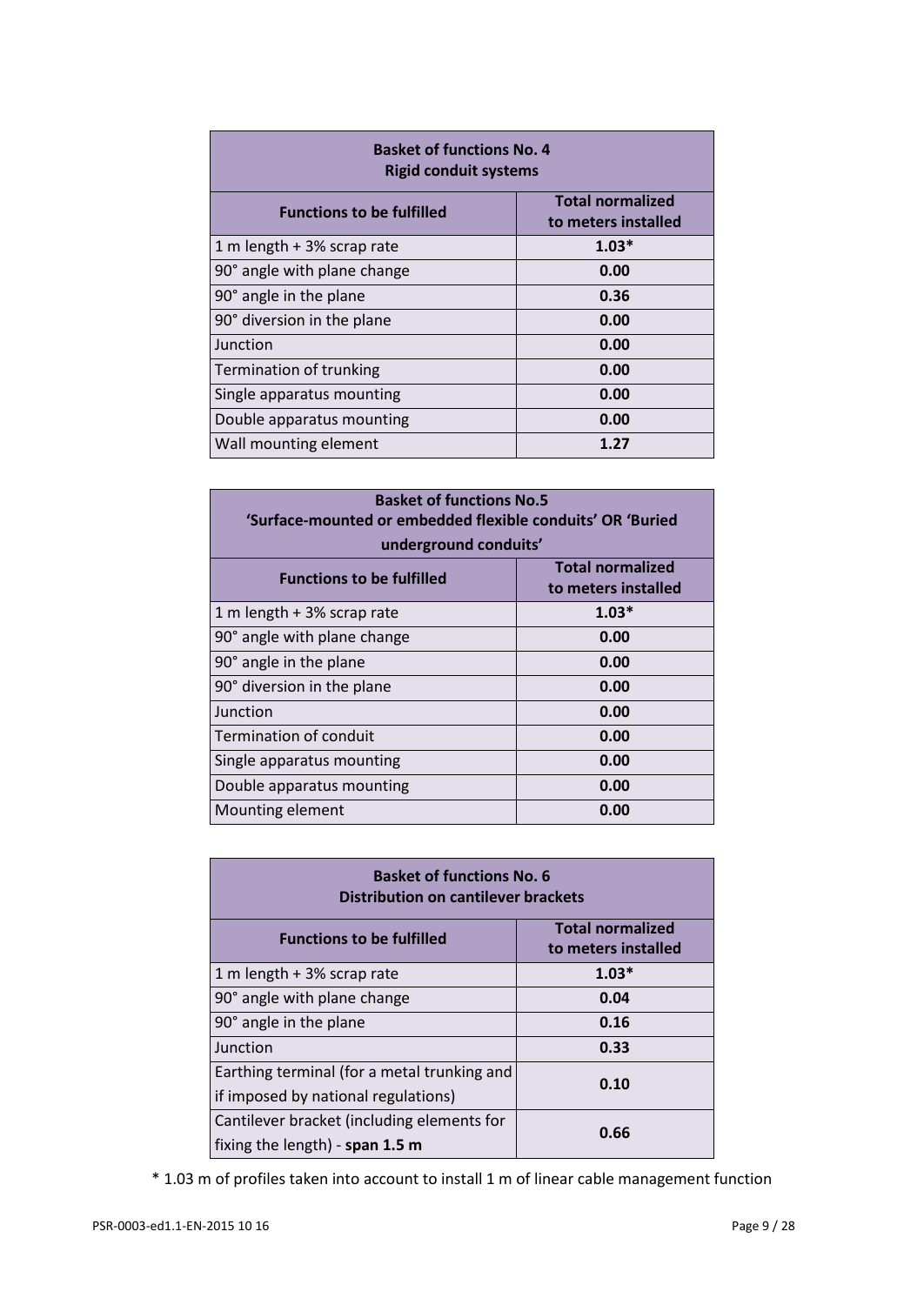### **3.2.2.** Family 2: Cable tray systems and cable ladder systems

This paragraph complements and explains the Product Environmental Profile (PEP) Drafting Rules defined by the PEP Ecopassport® Program (PEP-PCR ed.3-EN-2015 04 02), in the section on "Functional unit and reference flow description".

The function of these systems is to support and guide cables for energy and communication systems. The function is determined and limited by the capacity to mechanically support the cables.

#### 3.2.2.1. Cable tray systems:

#### a. Functional unit

The functional unit (FU) of cable tray systems must be expressed in terms of length measurements. The manufacturer must write the FU as follows:

| <b>FU: CABLE TRAY</b><br><b>SYSTEMS</b>                                                                                                                                                         | Support the wiring along 1 meter for a reference life time of 20 years.<br>The cable tray system, capable of supporting a load $(*)$ of Y kg per meter $(**)$<br>on a span of 1.5 m, includes the profile and cable management and support<br>accessories typical of standard use. |
|-------------------------------------------------------------------------------------------------------------------------------------------------------------------------------------------------|------------------------------------------------------------------------------------------------------------------------------------------------------------------------------------------------------------------------------------------------------------------------------------|
| (*) = Safe Working Load as defined by the EN 61537 standard, Section 3.17<br>$(*)$ = Indicate in terms of mass (kg) the information established by the manufacturer for the reference<br>system |                                                                                                                                                                                                                                                                                    |

#### b. Reference flow

To determine the reference flow, the manufacturer must apply the basket of functions corresponding to the analysed system. He identifies and lists the Catalog Numbers of the components (lengths and accessories) that will satisfy the specified functions in both quantity and diversity.

These baskets of functions have been established by agreement and documented by manufacturers to allow comparison of PEPs. The functions fulfil the requirements of the typical installations representing standard uses observed in the intended markets (refer to the Detail and justification of baskets of functions in Appendix 3).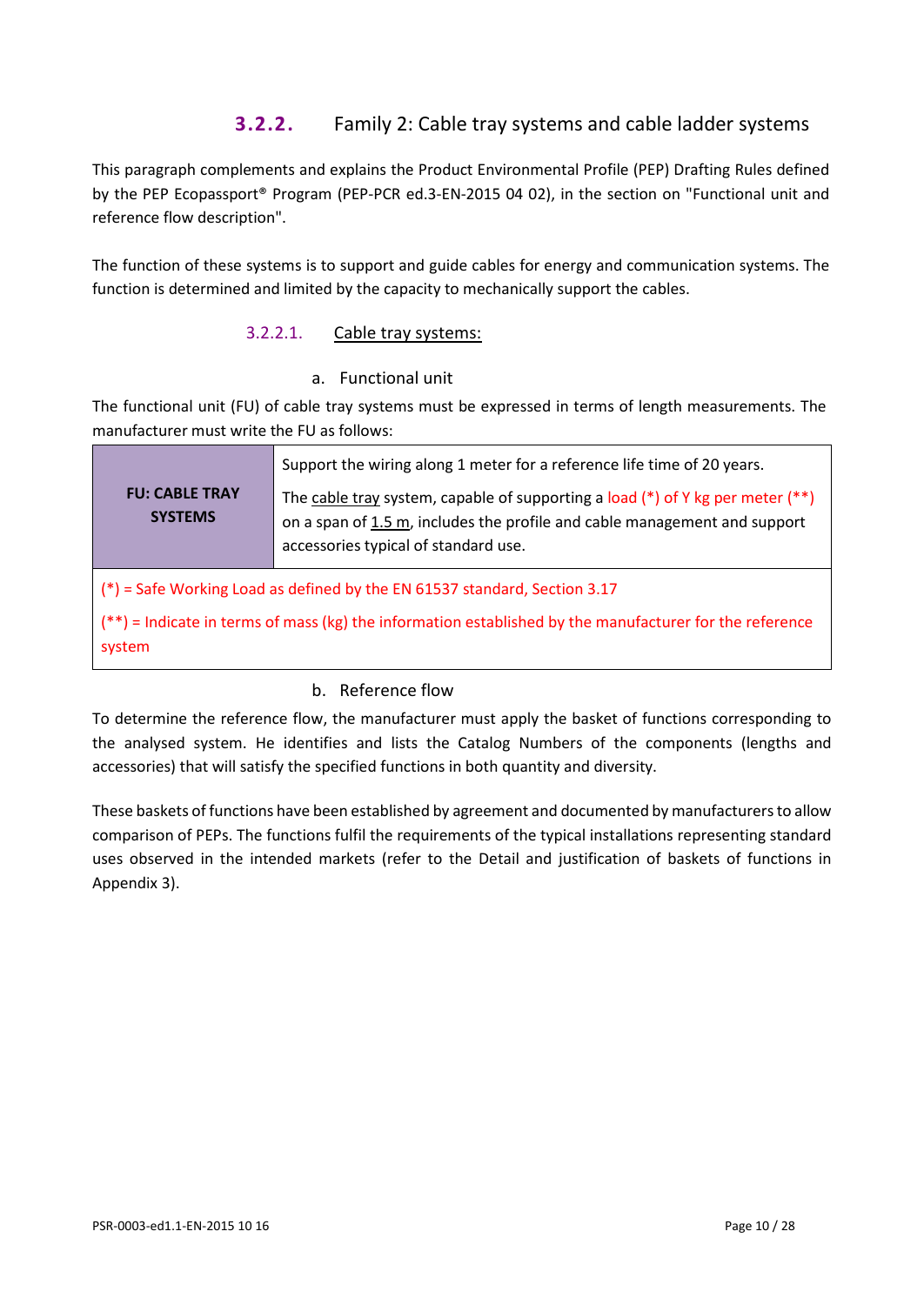The reference flow of cable tray systems must fulfil the following functions:

| <b>Basket of functions No.7</b><br><b>Cable tray systems</b>                       |         |  |  |  |  |  |
|------------------------------------------------------------------------------------|---------|--|--|--|--|--|
| <b>Total normalized</b><br><b>Functions to be fulfilled</b><br>to meters installed |         |  |  |  |  |  |
| 1 m length + 3% scrap rate                                                         | $1.03*$ |  |  |  |  |  |
| 90° angle with plane change                                                        | 0.04    |  |  |  |  |  |
| 90° angle in the plane                                                             | 0.16    |  |  |  |  |  |
| Junction                                                                           | 0.33    |  |  |  |  |  |
| Earthing terminal (for a metal trunking and                                        | 0.10    |  |  |  |  |  |
| if imposed by national regulations)                                                |         |  |  |  |  |  |
| Cantilever bracket (including elements for                                         | 0.66    |  |  |  |  |  |
| fixing the length) - span $1.5$ m                                                  |         |  |  |  |  |  |

\* 1.03 m of profiles taken into account to install 1 m of linear cable management function

#### 3.2.2.2. Cable ladder systems:

#### a. Functional unit

The functional unit (FU) of cable ladder systems must be expressed in terms of length measurements and the environmental impacts must be normalized to 1 meter. The manufacturer must write the FU as follows:

| <b>FU: CABLE LADDER</b><br><b>SYSTEM</b>                                                                            | Support the wiring along 1 meter for a reference service life of 20 years.<br>The cable ladder system, capable of supporting a load (*) of Y kg per metre<br>$(**)$ on a span of 2 m, includes the profile and cable management and<br>support accessories typical of standard use. |  |  |  |  |  |  |
|---------------------------------------------------------------------------------------------------------------------|-------------------------------------------------------------------------------------------------------------------------------------------------------------------------------------------------------------------------------------------------------------------------------------|--|--|--|--|--|--|
| $(*)$ = Safe Working Load as defined by the EN 61537 standard, Section 3.17                                         |                                                                                                                                                                                                                                                                                     |  |  |  |  |  |  |
| $(**)$ = Indicate in terms of mass (kg) the information established by the manufacturer for the reference<br>system |                                                                                                                                                                                                                                                                                     |  |  |  |  |  |  |

#### b. Reference flow

To determine the reference flow, the manufacturer must apply the basket of functions corresponding to the analysed system. He identifies and lists the Catalog Numbers of the components (lengths and accessories) that will satisfy the specified functions in both quantity and diversity.

These baskets of functions have been established by agreement and documented by manufacturers to allow comparison of PEPs. The functions fulfil the requirements of the typical installations representing standard uses observed in the intended markets (refer to the Detail and justification of baskets of functions in Appendix 3).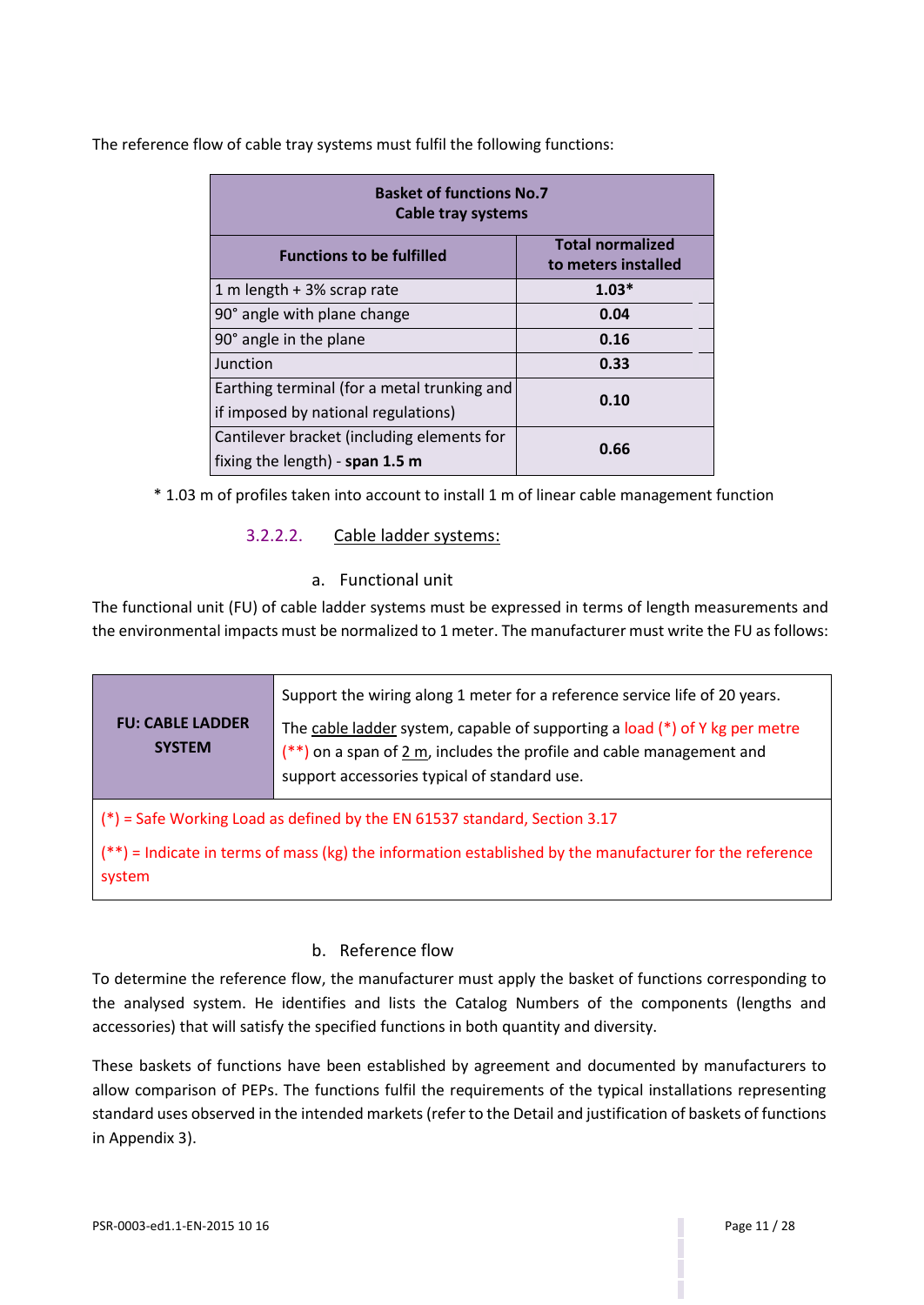The reference flow of the cable ladder systems must satisfy the functions defined in the following basket:

| <b>Basket of functions No.8</b><br><b>Cable ladder systems</b> |                                                |  |  |  |  |  |
|----------------------------------------------------------------|------------------------------------------------|--|--|--|--|--|
| <b>Functions to be fulfilled</b>                               | <b>Total normalized</b><br>to meters installed |  |  |  |  |  |
| 1 m length + 3% scrap rate                                     | $1.03*$                                        |  |  |  |  |  |
| 90° angle with plane change                                    | 0.04                                           |  |  |  |  |  |
| 90° angle in the plane                                         | 0.16                                           |  |  |  |  |  |
| Junction                                                       | 0.33                                           |  |  |  |  |  |
| Earthing terminal (for a metal trunking and                    | 0.10                                           |  |  |  |  |  |
| if imposed by national regulations)                            |                                                |  |  |  |  |  |
| Cantilever bracket (including elements for                     | 0.50                                           |  |  |  |  |  |
| fixing the length) - span 2 m                                  |                                                |  |  |  |  |  |

\* 1.03 m of profiles taken into account to install 1 m of linear cable management function

#### **3.2.3.** Family 3: Other cable management products

This category includes unequipped service poles, service posts and multi-outlet extensions (equipped or non-equipped), home entry technical trunking, and Articulated systems and flexible systems for cable guiding.

#### 3.2.3.1. Non-equipped service poles, service posts and multi-outlets extension

#### a. Functional unit

For non-equipped service poles, service posts and multi-outlet extensions, the functional unit of this product family must be written as follows:

|                         | Connect a workstation remote from the wall to the energy and             |  |  |  |  |  |
|-------------------------|--------------------------------------------------------------------------|--|--|--|--|--|
| <b>FU: UNEQUIPPED</b>   | communication networks for 20 years, via X wiring accessories.           |  |  |  |  |  |
| <b>COLUMNS, POLES</b>   | $X =$ Specify the number and, where appropriate, the type of wiring      |  |  |  |  |  |
| <b>AND OUTLET BOXES</b> | accessories that the reference product can accommodate (2 x 2P, 4 x 2P + |  |  |  |  |  |
|                         | GND, 2 RJ 45 connectors, etc.)                                           |  |  |  |  |  |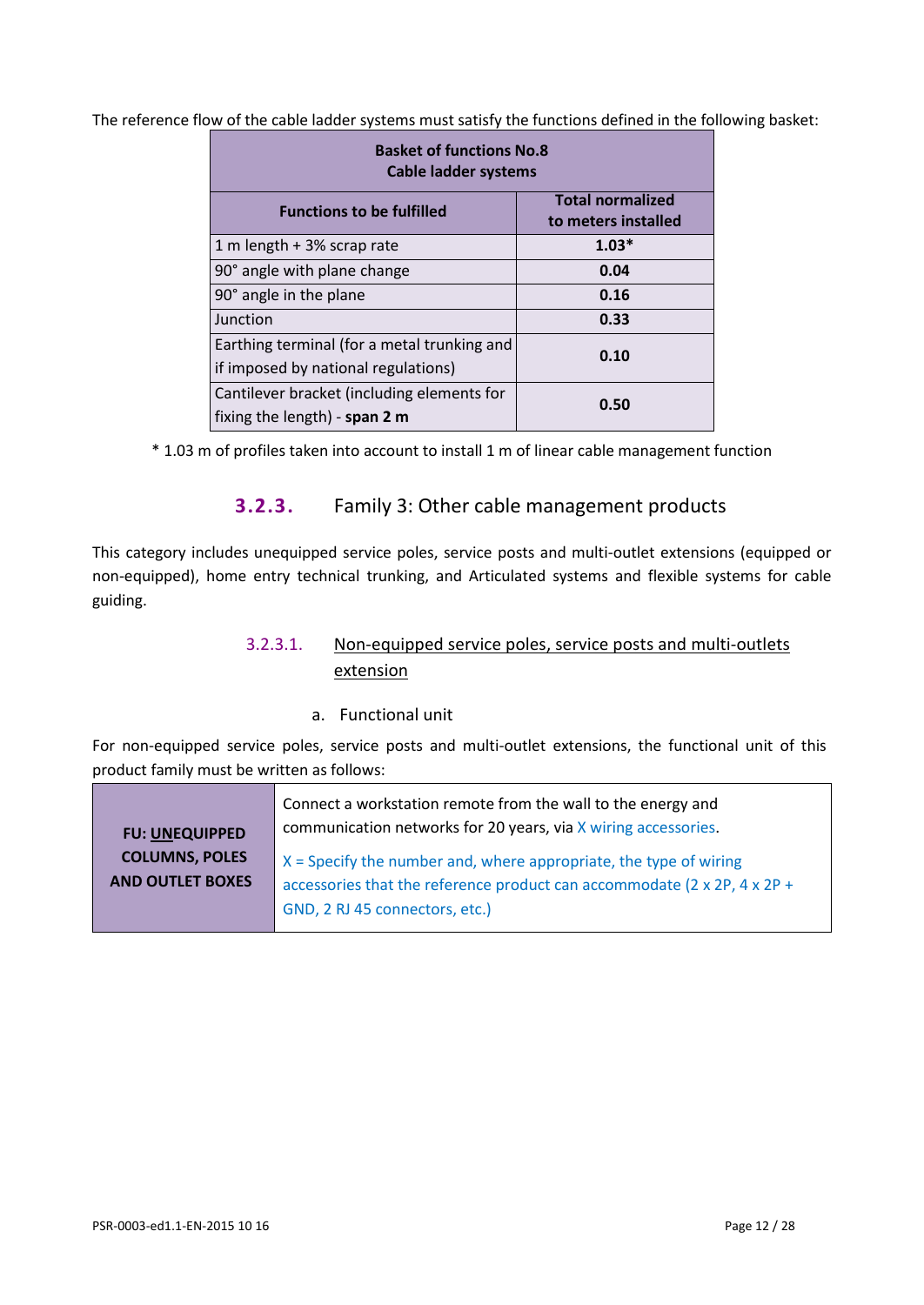#### 3.2.3.2. Pre-equipped service poles, service posts and multi-outlet extensions

a. Functional unit

For pre-equipped service poles, service posts and multi-outlet extensions, the functional unit of this product family must be written as follows:

|                                                                       | Distribute the network(s) $Y$ to the workstation via X wiring accessories(s) for                                                                                                                                                                                         |  |  |  |  |  |  |
|-----------------------------------------------------------------------|--------------------------------------------------------------------------------------------------------------------------------------------------------------------------------------------------------------------------------------------------------------------------|--|--|--|--|--|--|
|                                                                       | 20 years.                                                                                                                                                                                                                                                                |  |  |  |  |  |  |
| <b>FU: COLUMN, POLE</b><br><b>AND OUTLET BOX</b><br><b>ASSEMBLIES</b> | Y = Specify the type of flow: Electrical energy network OR communication<br>network, or energy and communication networks<br>$X =$ Specify the number and type of wiring accessories equipping the<br>reference product (2 x 2P, 4 x 2P + GND, 2 RJ 45 connectors, etc.) |  |  |  |  |  |  |

- 3.2.3.3. Home entry technical trunking
	- a. Functional unit

For home entry technical trunking, the FU must be written as follows:

|                       | Accommodate and protect wiring in three compartments*on a X height                                                 |
|-----------------------|--------------------------------------------------------------------------------------------------------------------|
| <b>FU: HOME ENTRY</b> | and allow installation of cabinets for 20 years.                                                                   |
|                       | <b>TECHNICAL TRUNKING</b> $\vert$ X = Standard trunking height: '2.6 m' (floor-to-ceiling installation) OR '1.5 m' |
|                       | (mid-height installation)                                                                                          |

\* Home entry technical trunking must accommodate and protect wiring in three compartments (energy supplier + energy distribution + communication) to the intended height.

#### b. Reference flow

To allow comparison of PEPs and in accordance with the applicable product standards, the following must be taken into account in the references flows for home entry technical trunking:

- The trunking body for the intended height of the reference product (1.5 or 2.6 m)
- All trunking covers for the intended height (if the home entry technical trunking is supplied with several covers, each cover should be taken into account)
- All the dividers for partition
- The scrap length generated during its installation. This is the difference between the length of trunking sold and the standard height of the typical installation (1.5 m or 2.6 m).
- An end cap when the home entry technical trunking is intended for a mid-height installation
- The other accessories and fasteners if they are supplied or prescribed with the product in the instruction manual (floor / ceiling junction, cable retainer, etc.).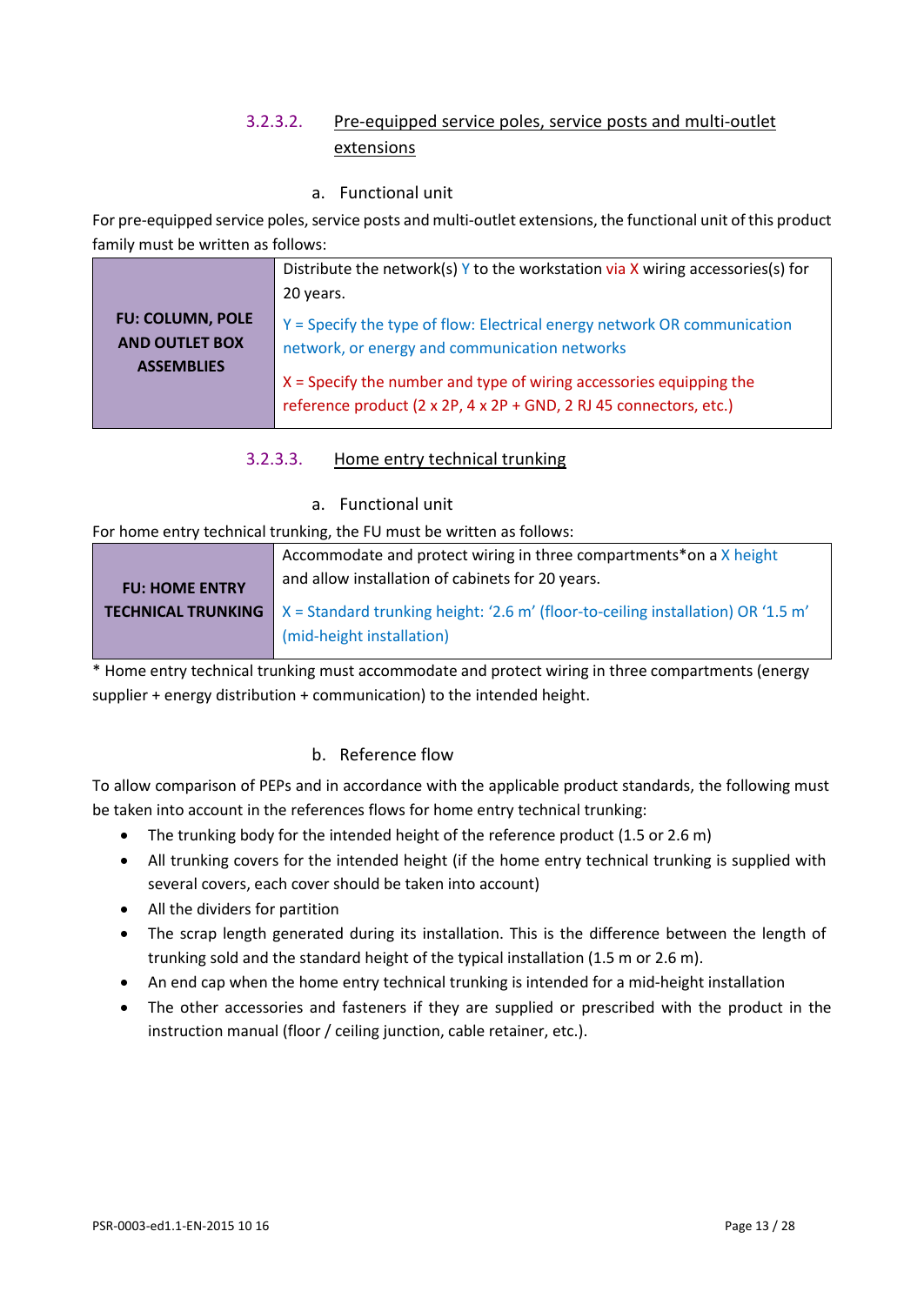#### 3.2.3.4. Articulated and flexible systems for cable guiding

#### a. Functional unit

The functional unit for the reference articulated and flexible systems for cable guiding must be written as follows:

| <b>FU: ARTICULATED AND</b> |                                                                                                     |
|----------------------------|-----------------------------------------------------------------------------------------------------|
|                            | <b>FLEXIBLE SYSTEMS FOR</b> Guide the wiring along the last length to the workstation for 20 years. |
| <b>CABLE GUIDING</b>       |                                                                                                     |

## <span id="page-13-1"></span><span id="page-13-0"></span>**4. Use scenario**

# **4.1.** Taking into account product energy consumption

These requirements only concern the "other cable management solutions" (family 3). They complement and explain the Product Environmental Profile (PEP) Drafting Rules defined by the PEP Ecopassport® Program (PEP-PCR ed.3-EN-2015 04 02), in the 'Use Stage' and 'Reference product use scenario' sections.

Although the energy consumption and losses via the Joule effect caused by "Other equipped cable management products" (family 3) are relatively small, they must be taken into account in the assessment of the environmental impact of the product.

"Other equipped cable management products" are considered as "passive products in non-continuous operation"<sup>[8](#page-13-2)</sup>.

In accordance with the Product Environmental Profile (PEP) Drafting Rules defined by the PEP Ecopassport® Program (PEP-PCR ed.3-EN-2015 04 02), the following is considered for their use:

- 30% of the rated current (In) flowing 30% of the time
- For a Reference Life Time of 20 years.

The calculation of this consumption must be documented in the LCA report. It is performed:

- Either by an actual measurement of the product's impedance (Section 4.1)
- Or by a conventional estimation of the product's impedance (Section 4.2)

<span id="page-13-2"></span><sup>&</sup>lt;sup>8</sup> Intended to allow comparison of PEPs, this default scenario is deliberately penalizing and represents the use of electrical products through which the main current passes during non-continuous operation. In fact, power outlets are not always used at rated current and, when they are, this occurs intermittently, depending on the habits of the users.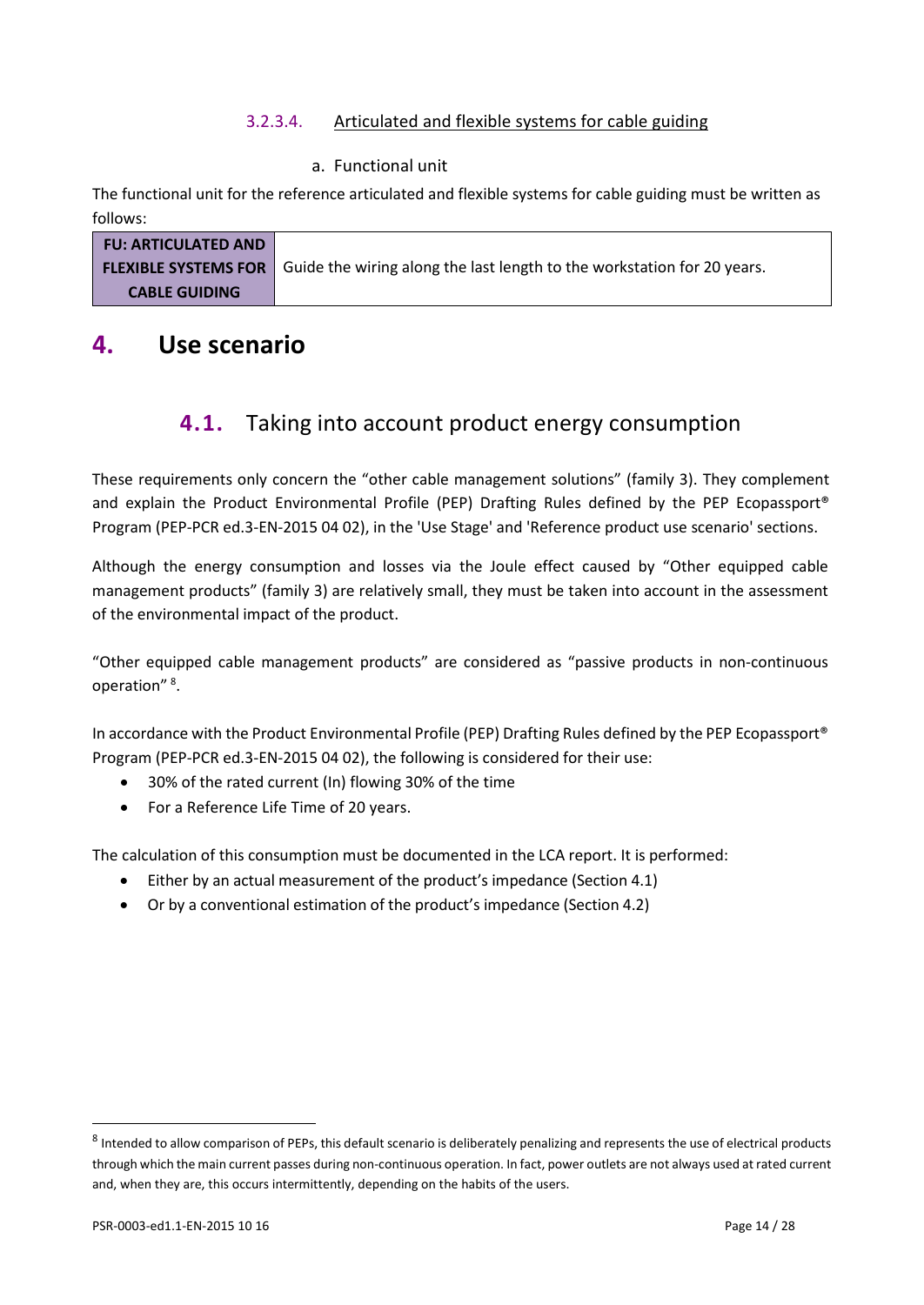#### **Note: Whatever the chosen calculation method:**

- The energy consumption of the active elements incorporated in the cable management products must be added to the calculation of energy dissipation by the Joule effect of the energy network (e.g. indicator light, circuit breaker, surge arrester, etc.)
- The energy losses due to the Voice Data Image (VDI) elements of the cable management products, only operating in digital data transmission mode (i.e. without transmission of a power supply current to the connected devices, e.g.: PoE Power on Ethernet), were determined to be negligible in comparison with elements of the energy network (\*). This consumption should not be taken into account in the Life Cycle Assessments (LCA). It will be mentioned in the LCA report.

(\*) As an example, the energy dissipation of a standard RJ45 socket installed in a communication network in a typical commercial office and used only for Ethernet according to the 802.3-2002 standard, is less than 0.02 mW, which corresponds to dissipated energy lower than 0.7 Wh over 20 years at the rate of 8 hours of use per day, 220 days per year. These consumption values do not change the LCA results for the cable management solutions.

### **4.1.1.** Taking into account dissipated power by actual measurement of product impedance

- For each independently-powered circuit, measure the impedance at each power socket outlet, and take the maximum impedance value.
- Impedance is measured using a shunt to close off the circuit at the power socket outlet in order to measure the internal impedance of the circuit at the other end (terminal block, cable, or cord). This measurement is taken with a current higher than or equal to 1 A.
- Apply the following formula:

**P = (Zcircuit1 x (30% I1)²) + (Zcircuit2 x (30% I2)²) + (Z…) where Zcircuit <sup>n</sup> is the maximum impedance of circuit n**

### **4.1.2.** Taking into account dissipated power by estimating product impedance

- Draw up a schematic representation of the product in the form of connected segments in order to isolate, for each independently-powered circuit, any element that contribute to the maximum impedance (power socket outlet, switch, connection terminal block, internal wiring – See an example of a schematic representation in Appendix 4).
- Determine the number of connection points in accordance with Table 2 below.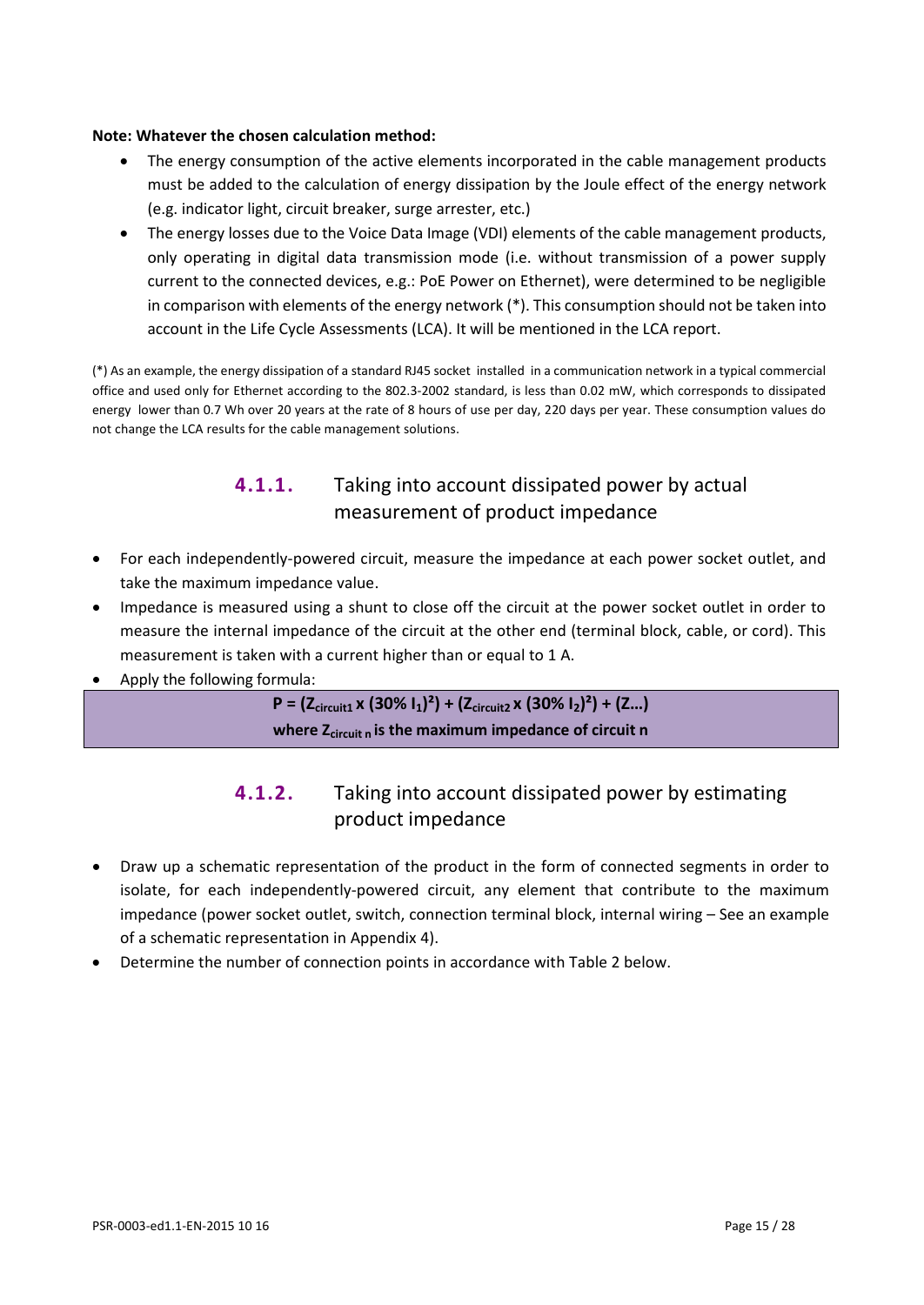• Assign a default resistance of 5 mΩ to each connection point

#### *Table 2:*

#### *Methodological requirements to count the connection points*

| <b>Type of</b><br>function                                                                                             | Number of connections to be<br>counted $(*)$                                                                      | <b>Note</b>                                                                                                                            | <b>Schematic</b><br>representation |  |  |  |
|------------------------------------------------------------------------------------------------------------------------|-------------------------------------------------------------------------------------------------------------------|----------------------------------------------------------------------------------------------------------------------------------------|------------------------------------|--|--|--|
| <b>Power socket</b><br>outlet                                                                                          | 4 connections<br>(2 socket contacts / customer plug<br>$connections + 2 connector terminal$<br>block connections) | To calculate energy consumption, select the<br>most distant socket or the one with the most<br>complex circuit (penalizing assumption) |                                    |  |  |  |
| Switch                                                                                                                 | 3 connections<br>(1 connection on each side $+1$ for<br>the mobile contact of the switch)                         | 3 connections per pole                                                                                                                 |                                    |  |  |  |
| Connection<br>terminal block                                                                                           | 2 connections                                                                                                     | Also for the external terminal blocks intended<br>to receive a customer connection via cable or<br>cord                                |                                    |  |  |  |
| (*) Soldered connections, screwed or screwless connections, pin-contacts are taken into account. Wire end ferrules are |                                                                                                                   |                                                                                                                                        |                                    |  |  |  |

neglected because of their low energy consumption $9$ .

• Add the linear resistance of the internal wiring between all the connections in accordance with Tables No. 3 below.

*Table 3: Linear resistance by class, section, and conductor material*

Class 1 cable

|                         | Maximum resistance of conductor at 20 °C |                                         |             |  |  |  |  |
|-------------------------|------------------------------------------|-----------------------------------------|-------------|--|--|--|--|
| Nominal cross-sectional | Circular, annealed copper conductors     | <b>Aluminium and</b><br>aluminium alloy |             |  |  |  |  |
| area                    | Plain                                    | <b>Metal-Coated</b>                     |             |  |  |  |  |
| mm <sup>2</sup>         | Ω/km                                     | $\Omega$ /km                            | $\Omega/km$ |  |  |  |  |
| 0.5                     | 36,0                                     | 36,7                                    |             |  |  |  |  |
| 0.75                    | 24,5                                     | 24.8                                    |             |  |  |  |  |
| 1.0                     | 18.1                                     | 18.2                                    |             |  |  |  |  |
| 1,5                     | 12.1                                     | 12,2                                    |             |  |  |  |  |
| 2,5                     | 7.41                                     | 7.56                                    |             |  |  |  |  |
| 4                       | 4.61                                     | 4,70                                    |             |  |  |  |  |
| 6                       | 3,08                                     | 3,11                                    |             |  |  |  |  |
| 10                      | 1,83                                     | 1.84                                    | $3.08*$     |  |  |  |  |

 $\ddot{\phantom{a}}$ 

<span id="page-15-0"></span> $9$  These correspond to flows identified as negligible compared to the other environmental issues of cable management solutions, and which are beyond the manufacturer's control.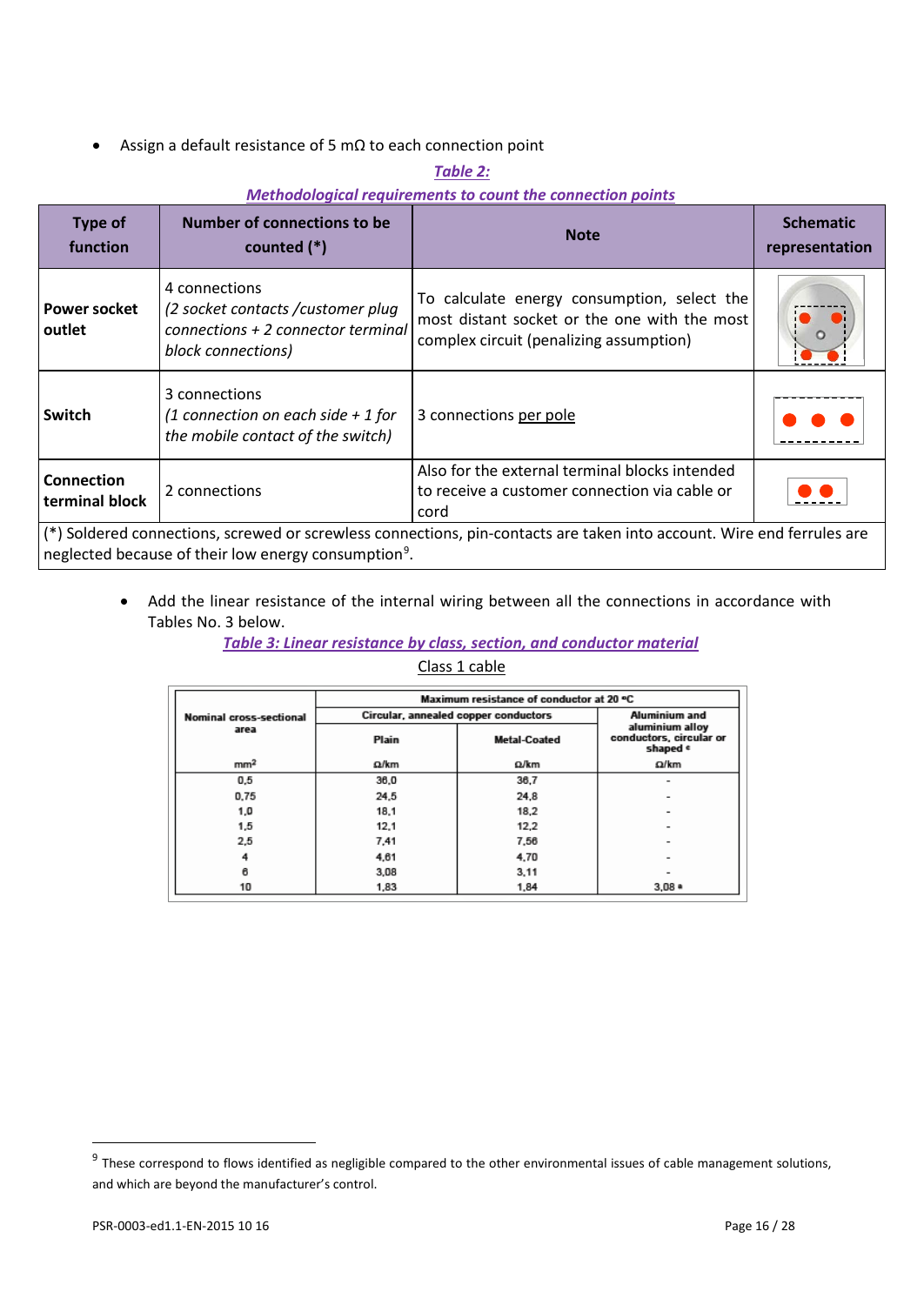| 55 Z. |  | ш |  |
|-------|--|---|--|
|       |  |   |  |

|                                | Minimum number of wires in the conductor |                          |    |                       |                          | Maximum resistance of conductor at 20°C |                           |                       |                           |
|--------------------------------|------------------------------------------|--------------------------|----|-----------------------|--------------------------|-----------------------------------------|---------------------------|-----------------------|---------------------------|
| Nominal<br>cross-<br>sectional |                                          | Circular                 |    | Circular<br>compacted |                          | Shaped                                  | Annealed copper conductor |                       | Aluminium or<br>aluminium |
| area                           | Cu                                       | AI                       | Сu | AI                    | Cu                       | AI                                      | <b>Plain wires</b>        | Metal-coated<br>wires | allov<br>conductore       |
| mm <sup>2</sup>                |                                          |                          |    |                       |                          |                                         | Ω/km                      | Ω/km                  | Ω/km                      |
| 0.5                            | 7                                        |                          |    |                       |                          |                                         | 36,0                      | 36,7                  |                           |
| 0.75                           | 7                                        | $\overline{\phantom{a}}$ |    | -                     | $\overline{\phantom{a}}$ | -                                       | 24.5                      | 24.8                  |                           |
| 1.0                            | 7                                        | -                        | ۰  | ۰                     | -                        | -                                       | 18,1                      | 18,2                  |                           |
| 1,5                            | 7                                        | $\overline{\phantom{0}}$ | 6  | -                     | $\overline{\phantom{0}}$ | -                                       | 12.1                      | 12.2                  |                           |
| 2,5                            | 7                                        | $\overline{\phantom{0}}$ | 6  | ٠                     | ۰                        | ۰                                       | 7,41                      | 7,56                  |                           |
| 4                              | 7                                        | $\overline{\phantom{0}}$ | 6  | -                     | -                        | -                                       | 4.61                      | 4,70                  |                           |
| 6                              | 7                                        | $\overline{\phantom{0}}$ | 6  | -                     | ۰                        | ۰                                       | 3.08                      | 3,11                  |                           |
| 10                             | 7                                        | 7                        | 6  | 6                     | -                        | $\overline{\phantom{0}}$                | 1,83                      | 1,84                  | 3,08                      |

#### Class 5 cable

| Nominal                 | <b>Maximum diameter of</b>                  | Maximum resistance of conductor at 20 °C |                           |  |
|-------------------------|---------------------------------------------|------------------------------------------|---------------------------|--|
| cross-sectional<br>area | wires in<br><b>Plain wires</b><br>conductor |                                          | <b>Metal-coated wires</b> |  |
| mm <sup>2</sup>         | mm                                          | Ω/km                                     | $\Omega$ /km              |  |
| 0.5                     | 0,21                                        | 39,0                                     | 40.1                      |  |
| 0.75                    | 0.21                                        | 26,0                                     | 26,7                      |  |
| 1,0                     | 0.21                                        | 19,5                                     | 20,0                      |  |
| 1,5                     | 0.26                                        | 13,3                                     | 13,7                      |  |
| 2,5                     | 0.26                                        | 7,98                                     | 8.21                      |  |
| 4                       | 0.31                                        | 4,95                                     | 5,09                      |  |
| 6                       | 0.31                                        | 3,30                                     | 3,39                      |  |
| 10                      | 0.41                                        | 1,91                                     | 1,95                      |  |

#### Class 6 cable

| Nominal              | Maximum                           |                    | Maximum resistance of conductor at 20 °C |
|----------------------|-----------------------------------|--------------------|------------------------------------------|
| cross-sectional area | diameter of wires<br>in conductor | <b>Plain wires</b> | <b>Metal-coated wires</b>                |
| mm <sup>2</sup>      | mm                                | $\Omega$ /km       | Ω/km                                     |
| 0.5                  | 0.16                              | 39.0               | 40.1                                     |
| 0,75                 | 0.16                              | 26,0               | 26,7                                     |
| 1.0                  | 0.16                              | 19.5               | 20.0                                     |
| 1,5                  | 0.16                              | 13,3               | 13,7                                     |
| 2,5                  | 0.16                              | 7.98               | 8.21                                     |
| 4                    | 0.16                              | 4.95               | 5.09                                     |
| 6                    | 0.21                              | 3.30               | 3.39                                     |
| 10                   | 0.21                              | 1,91               | 1,95                                     |

**4.1.3.** Taking into account energy consumption

The manufacturer shall use the following formula to calculate product energy consumption:

**(P diffused by Joule effect + P of active elements) x (20 years x 30%)**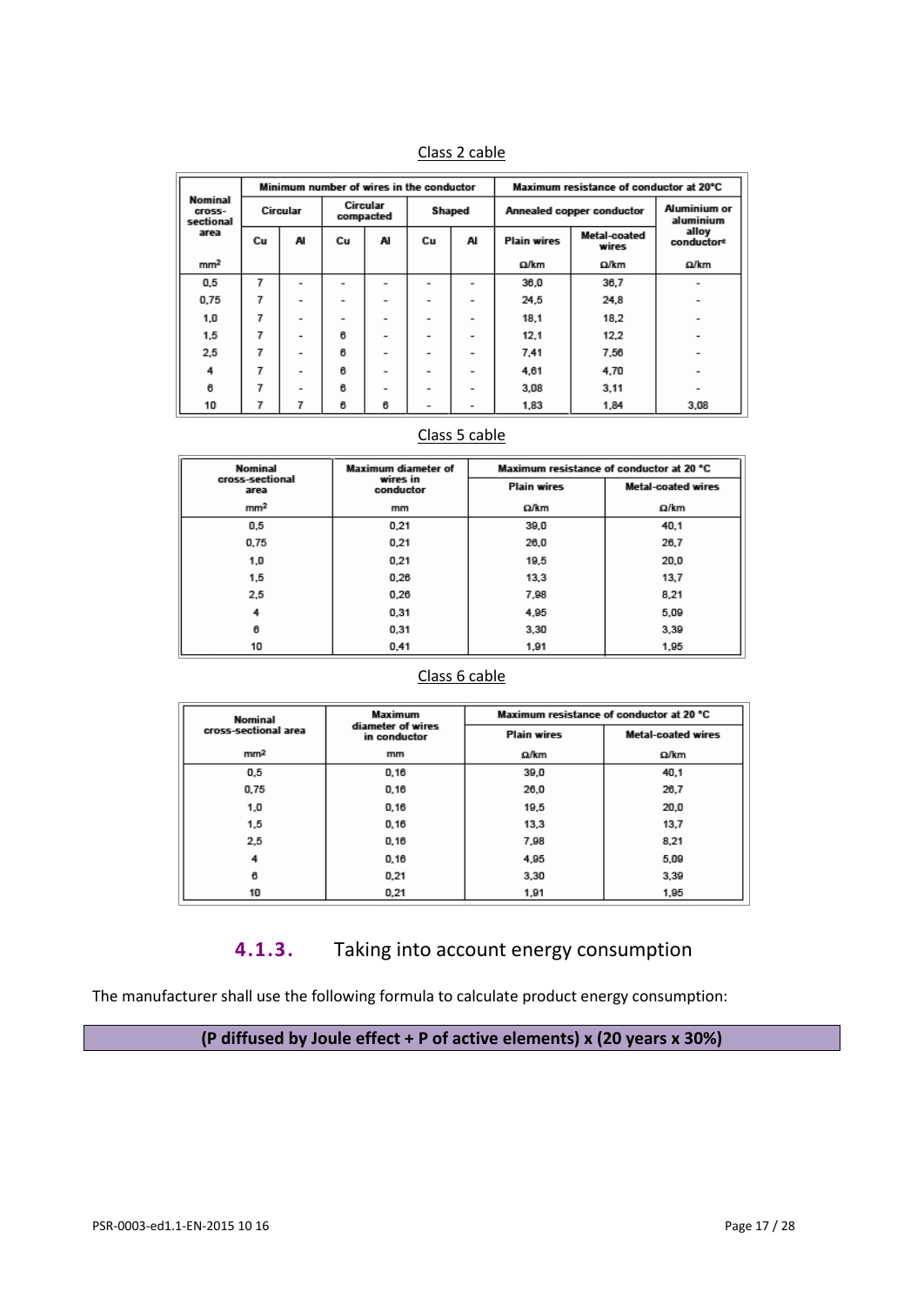# <span id="page-17-0"></span>**5. Rules for extrapolation to a homogeneous environmental family extrapolation**

This paragraph complements and explains the Product Environmental Profile (PEP) Drafting Rules defined by the PEP Ecopassport® Program (PEP-PCR ed.3-EN-2015 04 02), in Section 2.4 'Rules for allocation between co-products'.

The extrapolation coefficient applies to trunking systems and conduit systems (Family 1), as well as cable tray systems and cable ladder systems (Family 2). It enables users to use the environmental data provided in the PEP for cable management systems other than the reference system for which the PEP was calculated.

The PEP shall mention the extrapolation coefficient to be applied to the indicators at each stage or to the total life cycle.

Since a documented sensitivity study has proven that the environmental impact of these systems is proportional to their mass, an extrapolation method has been established and verified. It is shown in Table 4 below:

#### *Table 4:*

#### *Methodological and writing requirements to extrapolate the LCA results from the reference system (Families 1 and 2)*

| <b>Methodological &amp; writing requirements</b>                                                                                                                    | <b>Illustration provided for information</b>                                                                                        |
|---------------------------------------------------------------------------------------------------------------------------------------------------------------------|-------------------------------------------------------------------------------------------------------------------------------------|
| 1. Take as base 100, the mass of the reference system used for<br>the LCA whose results are given in the PEP Ecopassport ®.                                         | Example for a mass of the 'XL mini-<br>trunking' reference system<br>The system whose section is 32 x 12.5 has<br>a mass of 3.9 kg. |
| 2. Fill in the total system mass for a different section (mass of<br>System A) belonging to the same range or homogeneous<br>reference family                       | Mass of System A<br>'XXL mini-trunking'<br>System cross-section 40 x 12.5 with<br>partition at a mass of 4.81 kg                    |
| 3. Calculate the following coefficient:<br>Mass of System A/Mass of reference system = extrapolation<br>coefficient to be applied to environmental indicator values | In this example, the extrapolation<br>coefficient is:<br>4.81 kg $/$ 3.9 kg = 1.23                                                  |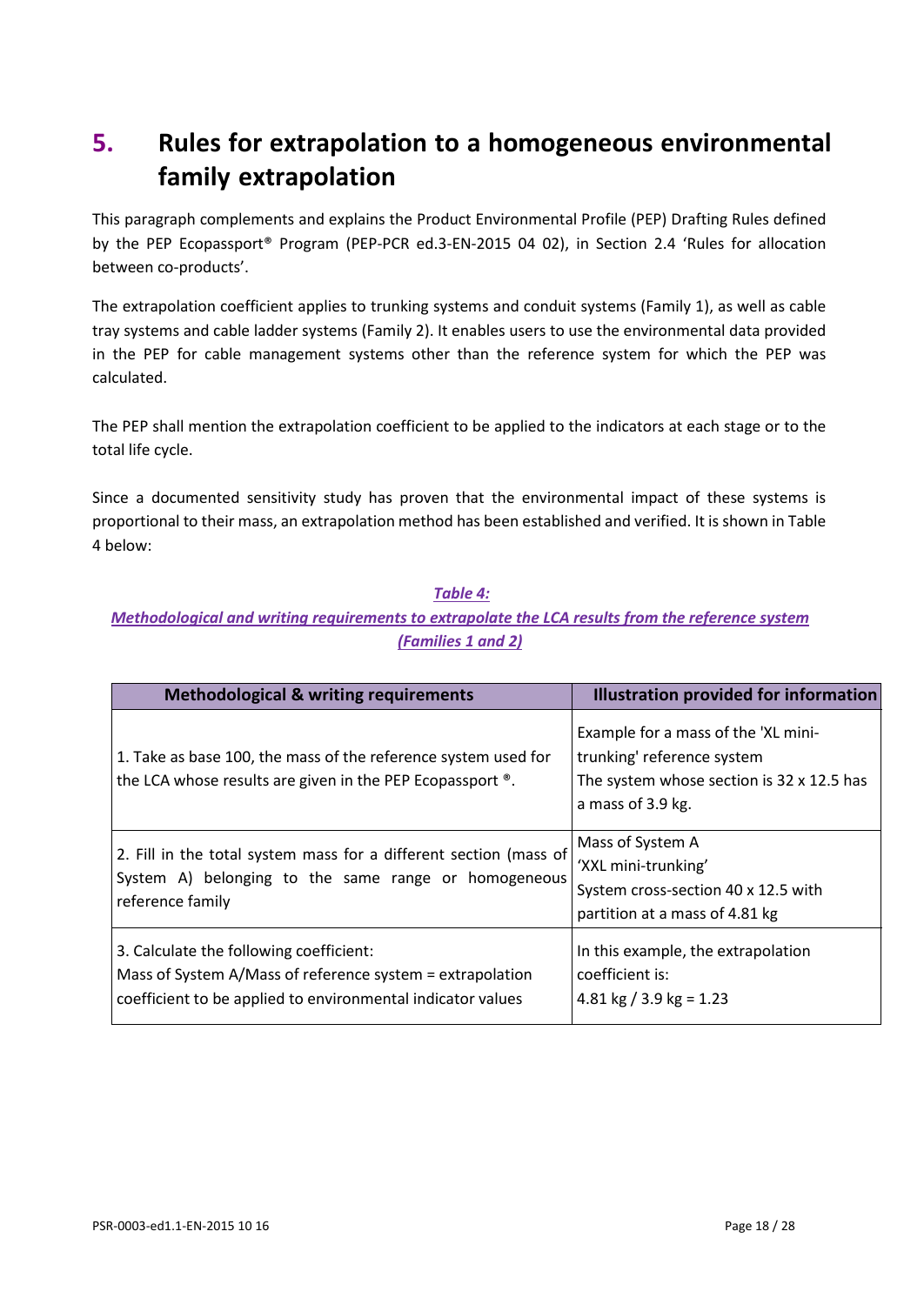| <b>Methodological &amp; writing requirements</b>                                                                                                                                                                                                                                                                                                                                                                                                         | <b>Illustration provided for information</b>                                                                                                                                                                                                                                                                                                                                                                                           |
|----------------------------------------------------------------------------------------------------------------------------------------------------------------------------------------------------------------------------------------------------------------------------------------------------------------------------------------------------------------------------------------------------------------------------------------------------------|----------------------------------------------------------------------------------------------------------------------------------------------------------------------------------------------------------------------------------------------------------------------------------------------------------------------------------------------------------------------------------------------------------------------------------------|
| 4. Create and fill in a table to be included in the<br>"Environmental impacts" section of the PEP Ecopassport <sup>®</sup> with<br>Note 1 opposite.<br>In parallel, a similar table can be placed in the "Materials and<br>substances" section of the PEP Ecopassport <sup>®</sup> , to enable users to<br>find out the total mass of a system other than the reference<br>system for which the material report was established. See Note<br>2 opposite. | Note 1<br>"The environmental impact of a system<br>covered by the PEP Ecopassport <sup>®</sup> other<br>than the reference system for which it<br>was drawn up can be calculated by<br>multiplying the values of the<br>environmental indicators by the<br>corresponding factor."<br>Note 2<br>"The table below gives the total mass of a<br>system other than the reference system<br>for which the material report was drawn<br>up." |
| Sample conversion table provided for information:                                                                                                                                                                                                                                                                                                                                                                                                        |                                                                                                                                                                                                                                                                                                                                                                                                                                        |

| Depth (mm)         | 25  | 25  | 40  | 40                | 40  | 40  | 40  | 60  | 60  | 60  |
|--------------------|-----|-----|-----|-------------------|-----|-----|-----|-----|-----|-----|
| Width (mm)         | 25  | 40  | 25  | 40                | 60  | 80  | 100 | 25  | 40  | 60  |
| <b>Coefficient</b> | 0.4 | 0.5 | 0.5 | $\vert 0.7 \vert$ | 1.0 | 1.2 | 1.8 | 0.6 | 0.9 | 1.2 |

| Depth (mm)         | 60  | 60  | 60  | 60  | 80  | 80  | 80  | 80  | 80  | 100 | 100 | 100 |
|--------------------|-----|-----|-----|-----|-----|-----|-----|-----|-----|-----|-----|-----|
| Width (mm)         | 80  | 100 | 120 | 25  | 40  | 60  | 80  | 100 | 120 | 60  | 80  | 100 |
| <b>Coefficient</b> | 1.4 | 1.8 | 2.0 | 0.8 | 1.0 | 1.3 | 1.7 | 2.0 | 2.2 | 1.6 | 1.9 | 2.3 |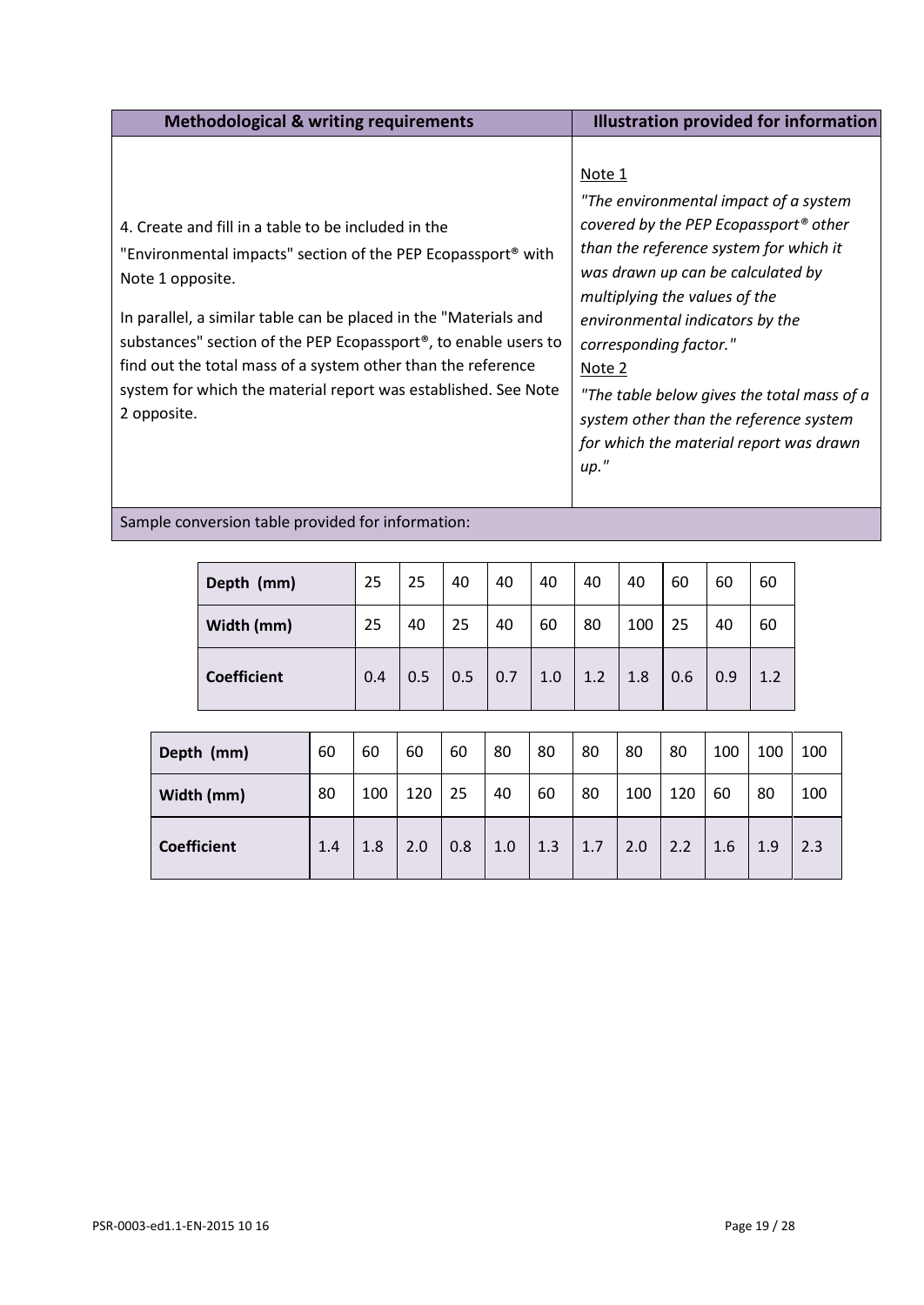# <span id="page-19-1"></span><span id="page-19-0"></span>**6 . APPENDICES**

# **6.1.** Appendix 1: Certificate of compliance with the ISO 14025 and ISO 14040 standards

The Critical Review report published on 05/01/2012 is available from PEP Association on request: contact@pep-ecopassport.org

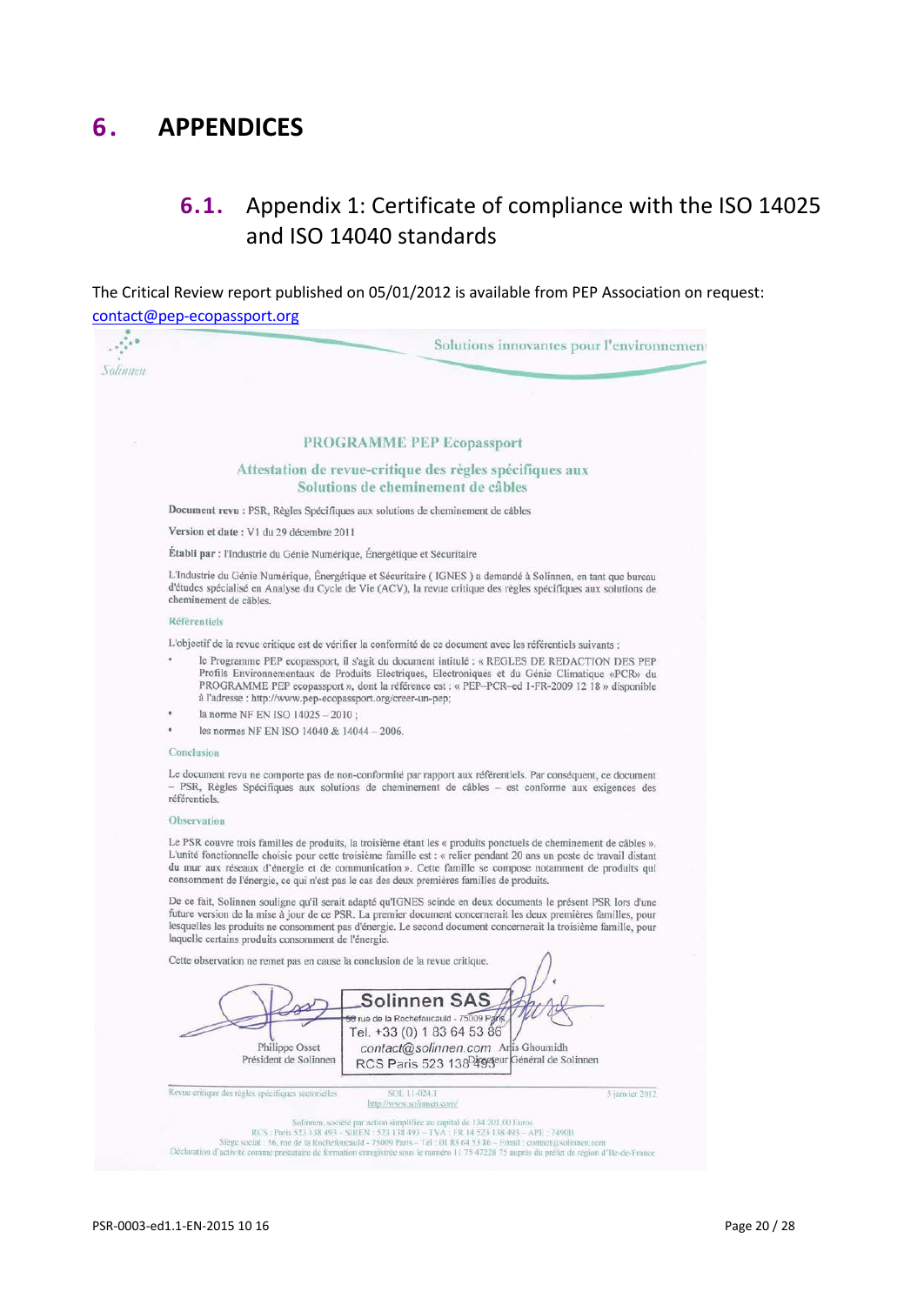# **6.2.** Appendix 2: Bibliography

- <span id="page-20-0"></span>• Installation cable trunking systems (including mini-trunking and skirting): EN 50085 standard
- Distribution cable trunking systems (including trunking on consoles): EN 50085 standard
- Cable ducting systems: EN 50085 standard
- Conduit systems: EN 61386 standard
- Cable tray systems: EN 61537 standard
- Cable ladder systems: EN 61537 standard
- Home entry Technical Trunking : EN 50085 standard
- Floor boxes: EN 60670-23 + EN50085-2-2 standards
- Service poles and service posts : EN 50085-2-4 standard
- Slotted cable trunking systems for cabinets: EN 50085-2-3 standard
- Articulated systems and flexible systems for cable guiding : EN 62-549 standard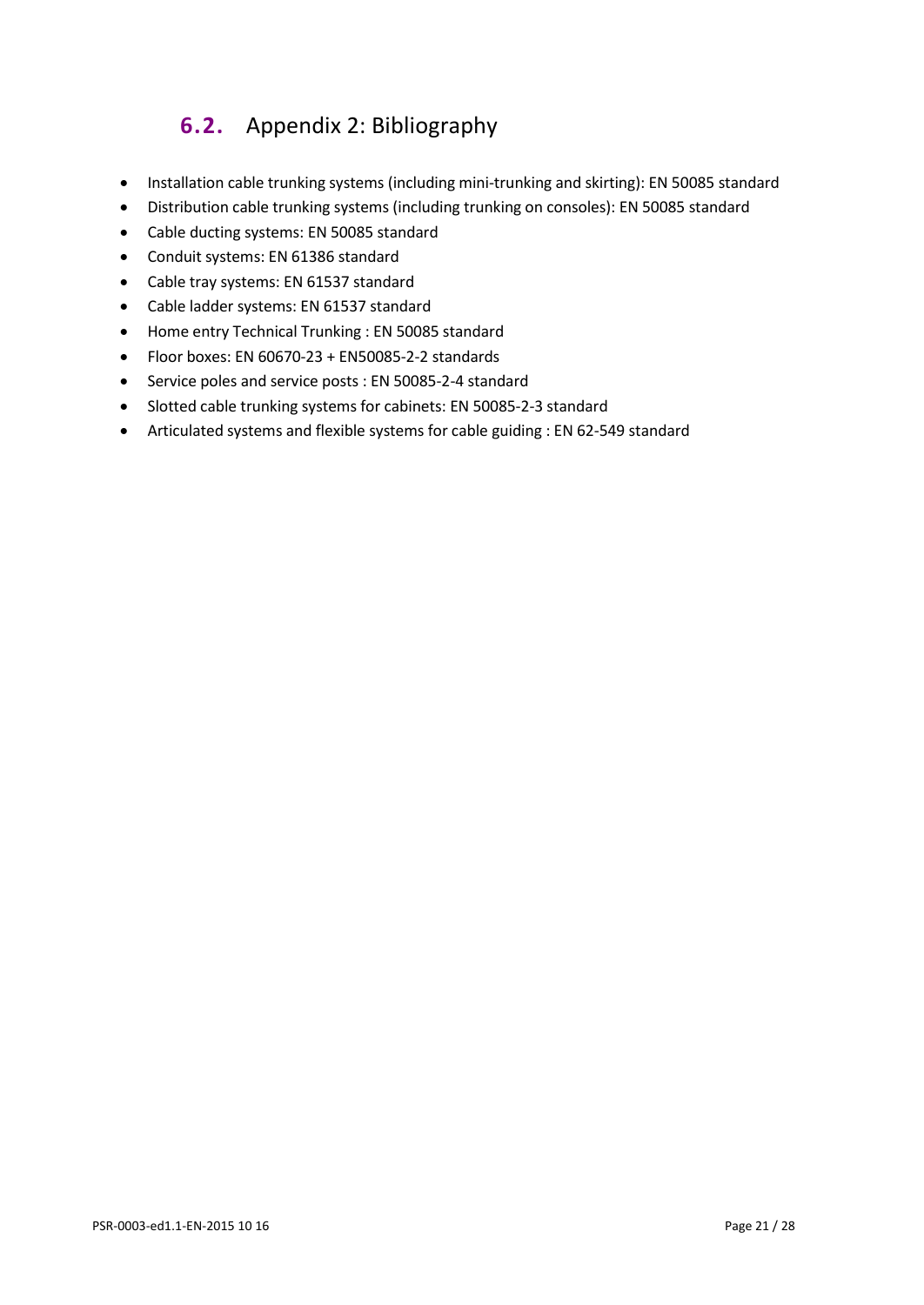# <span id="page-21-0"></span>**6.3.** Appendix 3: Description of typical installations to determine baskets of functions

To determine the reference flow, the manufacturer must apply the basket of functions corresponding to the system being analysed. He identifies and lists the Catalogue Numbers of the components (lengths and accessories) that will satisfy the specified functions in both quantity and diversity.

In order to allow comparison of PEP, these baskets of functions have been established by agreement and documented by all manufacturers involved in the process, who represent more than 95% of the activities in their trade in terms of business volume. The functions satisfy the requirements of the typical installations representative of standard use seen in the various intended markets.

Each typical installation representative of these standard uses has a corresponding basket of functions illustrated by a simple diagram, whose details are given below:

| <b>TYPICAL INSTALLATION NO.1</b><br><b>Installation trunking systems</b>                                        | <b>Basket of functions</b><br>$N^{\circ}1$ |                               | <b>Total</b>                 |
|-----------------------------------------------------------------------------------------------------------------|--------------------------------------------|-------------------------------|------------------------------|
| Room with a vertical drop (of 2.5 m)<br>+ 2 equipped wall sections (2x4m)                                       | <b>Functions to be fulfilled</b>           | <b>Number</b><br>of functions | normalized to<br>installed m |
|                                                                                                                 | Length (m)                                 | 10.50                         |                              |
|                                                                                                                 | Length scrap rate (3%)                     | 0.32                          | $1.03 m*$                    |
|                                                                                                                 | 90° angle with plane change                | $\mathbf{1}$                  | 0.10                         |
|                                                                                                                 | 90° angle in the plane                     |                               | 0.10                         |
|                                                                                                                 | 90° diversion in the plane                 | $\Omega$                      | 0.00                         |
|                                                                                                                 | <b>Junction</b>                            | 3                             | 0.29                         |
|                                                                                                                 | Termination of trunking                    | $\overline{2}$                | 0.19                         |
|                                                                                                                 | Single apparatus mounting                  |                               | 0.19                         |
| and function and the first control of the control of the control of the control of the control of the control o | Double apparatus mounting                  | $\overline{2}$                | 0.19                         |

**\* = 1.03 m of profiles taken into account to install 1 m of linear trunking function**

| <b>TYPICAL INSTALLATION NO.2</b>                                | <b>Basket of functions</b>  |                |               |
|-----------------------------------------------------------------|-----------------------------|----------------|---------------|
| <b>Mini-trunking &amp; skirting</b>                             | No.2                        |                | <b>Total</b>  |
| 16m <sup>2</sup> room with 4 wall sections to be covered (4x4m) |                             | <b>Number</b>  | normalized to |
| + 1 door frame (2x2m) with interruption of banding              | Functions to be fulfilled   |                | installed m   |
| filled in by the profile covering the top of the door           |                             | of functions   |               |
|                                                                 | Length (m)                  | 20.00          | $1.03 m*$     |
|                                                                 | Length scrap rate (3%)      | 0.60           |               |
|                                                                 | 90° angle with plane change | 3              | 0.15          |
|                                                                 | 90° angle in the plane      | 4              | 0.20          |
|                                                                 | 90° diversion in the plane  | $\bf{0}$       | 0.00          |
|                                                                 | <b>Junction</b>             | 4              | 0.20          |
|                                                                 | Termination of trunking     | $\overline{2}$ | 0.10          |
|                                                                 | Single apparatus mounting   | 3              | 0.15          |
|                                                                 | Double apparatus mounting   |                | 0.05          |

**\* = 1.03 m of profiles taken into account to install 1 m of linear trunking function**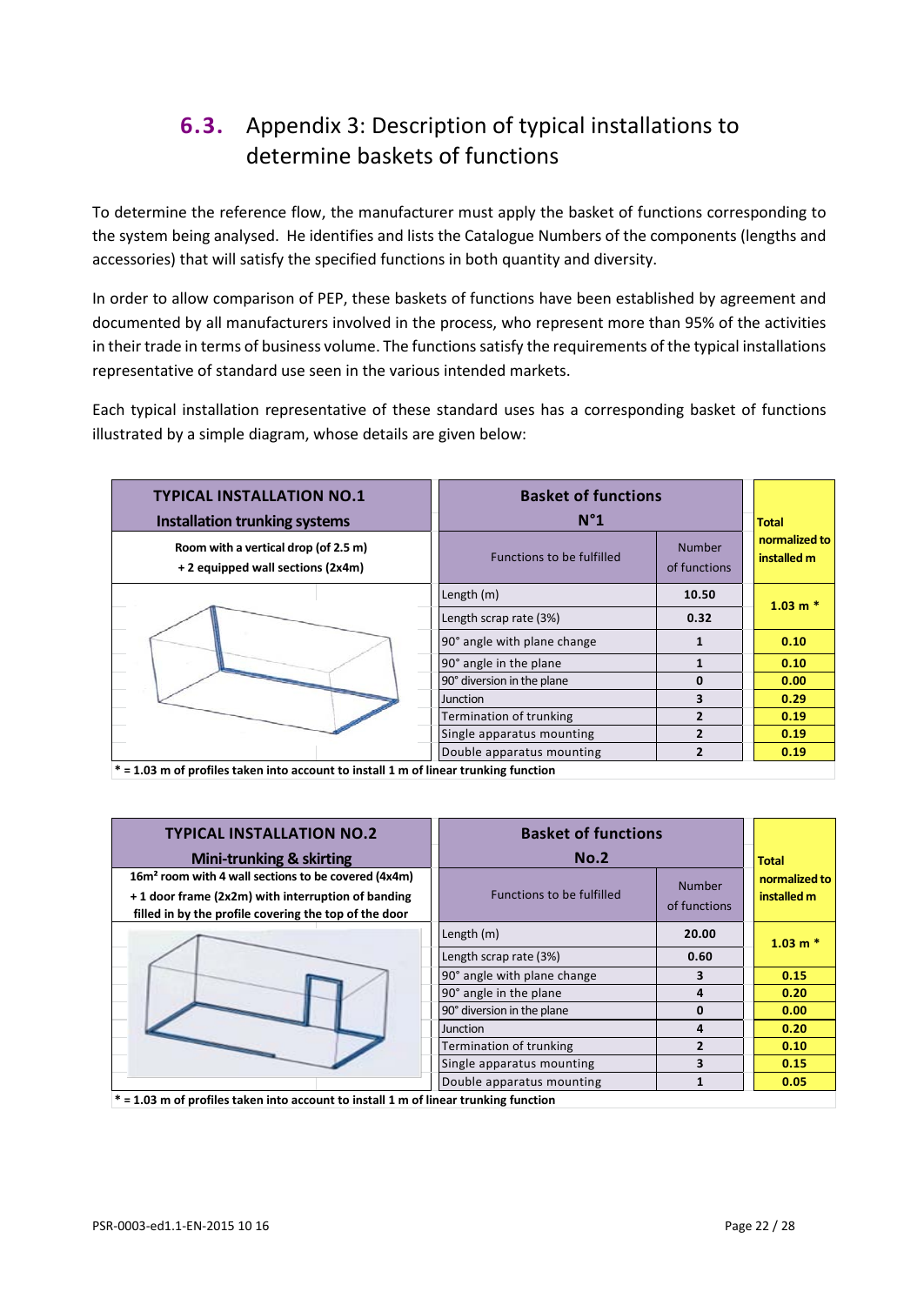| <b>TYPICAL INSTALLATION NO.3</b><br><b>Distribution trunking systems</b>               | <b>Basket of functions No.3</b><br><b>Distribution trunking systems</b> |               | <b>Total</b><br>normalized to |
|----------------------------------------------------------------------------------------|-------------------------------------------------------------------------|---------------|-------------------------------|
| Room with a vertical drop (of 2.5 m)                                                   | <b>Functions to be fulfilled</b>                                        | <b>Number</b> | installed m                   |
| + 2 wall sections (8x8m)                                                               |                                                                         | of functions  |                               |
|                                                                                        | Length (m)                                                              | 18.50         | $1.03 m*$                     |
|                                                                                        | Length scrap rate (3%)                                                  | 0.56          |                               |
|                                                                                        | 90° angle with plane change                                             |               | 0.05                          |
|                                                                                        | 90° angle in the plane                                                  |               | 0.05                          |
|                                                                                        | 90° diversion in the plane                                              | n             | 0.00                          |
|                                                                                        | Junction                                                                |               | 0.38                          |
|                                                                                        | Termination of trunking                                                 | 2             | 0.11                          |
|                                                                                        | Single apparatus mounting                                               | O             | 0.00                          |
|                                                                                        | Double apparatus mounting                                               | 0             | 0.00                          |
| $*$ = 1.03 m of profiles taken into account to install 1 m of linear trunking function |                                                                         |               |                               |

| <b>TYPICAL INSTALLATION N°4</b><br><b>Rigid conduit systems</b>                                                                                    | <b>Basket of functions No. 4</b><br><b>Rigid conduit systems</b> |                               | <b>Total</b>                 |
|----------------------------------------------------------------------------------------------------------------------------------------------------|------------------------------------------------------------------|-------------------------------|------------------------------|
| home entry parking enclosure, (5x3 m) 15 m2, with<br>2 vertical downfeeds to switches + 1 length & 1<br>width of profile to supply 1 light fitting | <b>Functions to be fulfilled</b>                                 | Number of<br><b>functions</b> | normalized to<br>installed m |
|                                                                                                                                                    | Length (m)                                                       | 11.00                         | $1.03$ m $*$                 |
|                                                                                                                                                    | Length scrap rate (3%)                                           | 0.33                          |                              |
|                                                                                                                                                    | 90° angle with plane change                                      | $\Omega$                      | 0.00                         |
|                                                                                                                                                    | 90° angle in the plane                                           | 4                             | 0.36                         |
|                                                                                                                                                    | 90° diversion in the plane                                       | $\Omega$                      | 0.00                         |
|                                                                                                                                                    | Junction                                                         | $\Omega$                      | 0.00                         |
|                                                                                                                                                    | Termination of trunking                                          | $\Omega$                      | 0.00                         |
|                                                                                                                                                    | Single apparatus mounting                                        | $\Omega$                      | 0.00                         |
|                                                                                                                                                    | Double apparatus mounting                                        | $\Omega$                      | 0.00                         |
|                                                                                                                                                    | Wall mounting element                                            | 14.00                         | 1.27                         |

| <b>TYPICAL INSTALLATION N°5</b><br>Surface-mounted or embedded flexible<br>conduits OR buried underground conduits | conduits                    | <b>Basket of functions No.5</b><br>Surface-mounted or embedded flexible<br>OR buried underground conduits |              |
|--------------------------------------------------------------------------------------------------------------------|-----------------------------|-----------------------------------------------------------------------------------------------------------|--------------|
| A worksite length of 100 m (conduit only. without<br>connection accessories or mounting accessories)               | Functions to be fulfilled   | Number of<br>functions                                                                                    |              |
|                                                                                                                    | Length (m)                  | 100.00                                                                                                    |              |
|                                                                                                                    | Length scrap rate (3%)      | 3.00                                                                                                      | $1.03$ m $*$ |
|                                                                                                                    | 90° angle with plane change | $\mathbf{0}$                                                                                              | 0.00         |
|                                                                                                                    | 90° angle in the plane      | $\mathbf{0}$                                                                                              | 0.00         |
|                                                                                                                    | 90° diversion in the plane  | $\Omega$                                                                                                  | 0.00         |
|                                                                                                                    | Junction                    | $\mathbf{0}$                                                                                              | 0.00         |
|                                                                                                                    | Termination of trunking     | $\Omega$                                                                                                  | 0.00         |
|                                                                                                                    | Single apparatus mounting   | $\mathbf{0}$                                                                                              | 0.00         |
|                                                                                                                    | Double apparatus mounting   | $\Omega$                                                                                                  | 0.00         |
|                                                                                                                    | Wall mounting element       | 0.00                                                                                                      | 0.00         |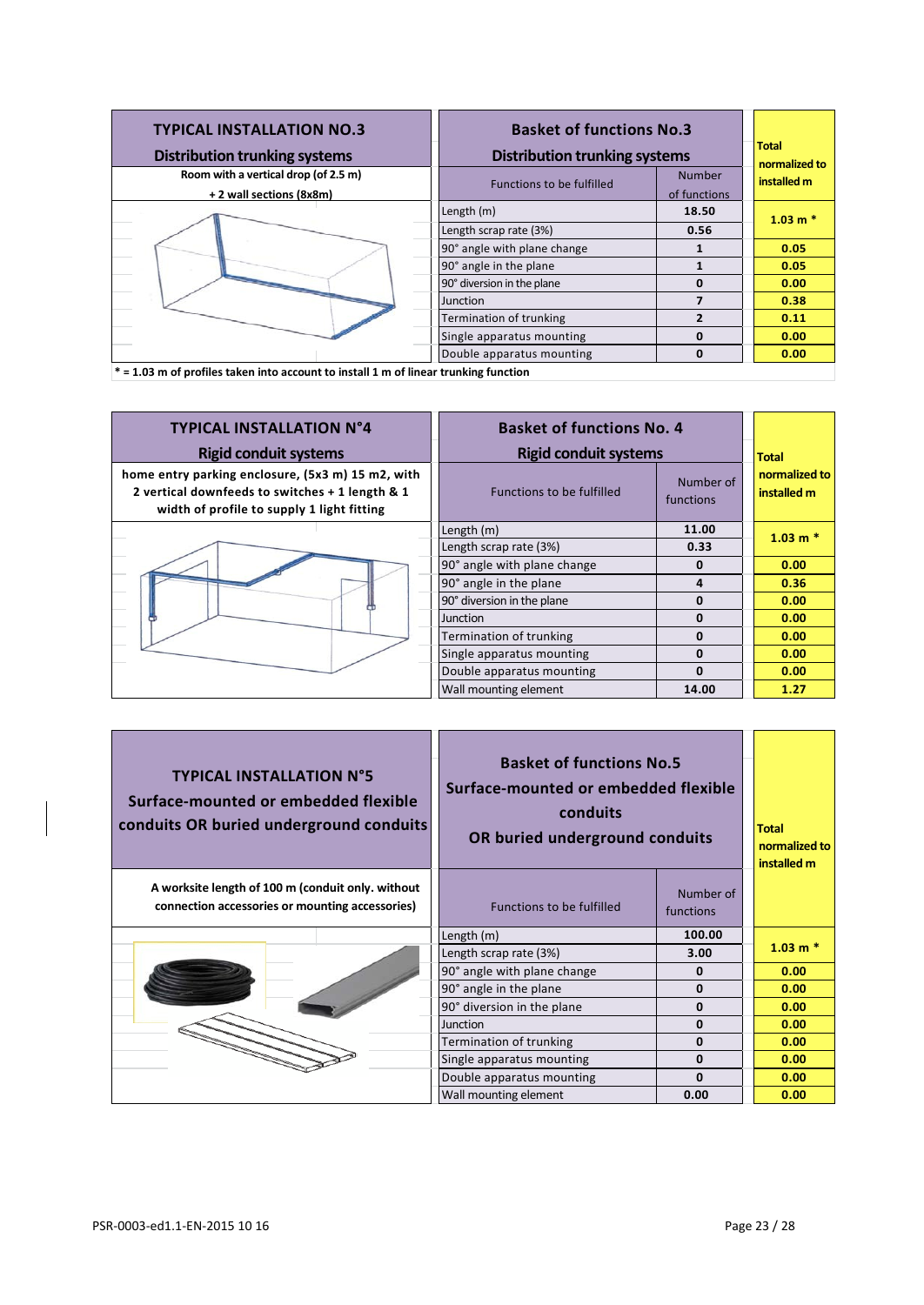| <b>TYPICAL INSTALLATION NO.6</b><br>Distribution on cantilever brackets | <b>Basket of functions No. 6</b><br>Distribution on cantilever brackets               |               | <b>Total</b><br>normalized to |
|-------------------------------------------------------------------------|---------------------------------------------------------------------------------------|---------------|-------------------------------|
| 100 m worksite with 4 obstacles (post contour)                          | Functions to be fulfilled                                                             | <b>Number</b> | installed m                   |
| and 1 change of level                                                   |                                                                                       | of functions  |                               |
|                                                                         | Length (m)                                                                            | 100.00        | $1.03 m*$                     |
|                                                                         | Length scrap rate (3%)                                                                | 3.00          |                               |
|                                                                         | 90° angle with plane change                                                           | 4             | 0.04                          |
|                                                                         | 90° angle in the plane                                                                | 16            | 0.16                          |
|                                                                         | Junction                                                                              | 33            | 0.33                          |
|                                                                         | Earthing terminal (for a metal<br>trunking and if imposed by national<br>regulations) | 10            | 0.10                          |
|                                                                         | Bracket (including assembly<br>elements to fix the length to the<br>bracket)          | 66            | 0.66                          |

| <b>TYPICAL INSTALLATION NO.7</b><br><b>Cable tray systems</b>           | <b>Basket of functions No.7</b><br><b>Cable tray systems</b>                 |                        | <b>Total</b>                 |
|-------------------------------------------------------------------------|------------------------------------------------------------------------------|------------------------|------------------------------|
| 100 m worksite with 4 obstacles (post contour)<br>and 1 change of level | <b>Functions to be fulfilled</b>                                             | Number of<br>functions | normalized to<br>installed m |
|                                                                         | Length $(m)$                                                                 | 100.00                 | $1.03 m*$                    |
| <b>Commodado</b>                                                        | Length scrap rate (3%)                                                       | 3.00                   |                              |
|                                                                         | 90° angle with plane change                                                  | 4                      | 0.04                         |
|                                                                         | 90° angle in the plane                                                       | 16                     | 0.16                         |
|                                                                         | <b>Junction</b>                                                              | 33                     | 0.33                         |
| <b>CARGO</b>                                                            | Earthing terminal (for a metal<br>trunking and if imposed by national        | 10                     | 0.10                         |
|                                                                         | regulations)                                                                 |                        |                              |
|                                                                         | Bracket (including assembly<br>elements to fix the length to the<br>bracket) | 66                     | 0.66                         |

| <b>TYPICAL INSTALLATION NO.8</b><br><b>Cable ladder systems</b>         | <b>Basket of functions No.8</b><br>Cable ladder systems                               |                               | <b>Total</b>                 |
|-------------------------------------------------------------------------|---------------------------------------------------------------------------------------|-------------------------------|------------------------------|
| 100 m worksite with 4 obstacles (post contour)<br>and 1 change of level | <b>Functions to be fulfilled</b>                                                      | <b>Number</b><br>of functions | normalized to<br>installed m |
|                                                                         | Length (m)                                                                            | 100.00                        | $1.03 m*$                    |
|                                                                         | Length scrap rate (3%)                                                                | 3.00                          |                              |
|                                                                         | 90° angle with plane change                                                           | 4                             | 0.04                         |
|                                                                         | 90° angle in the plane                                                                | 16                            | 0.16                         |
|                                                                         | <b>Junction</b>                                                                       | 33                            | 0.33                         |
|                                                                         | Earthing terminal (for a metal<br>trunking and if imposed by national<br>regulations) | 10                            | 0.10                         |
|                                                                         | Bracket (including assembly<br>elements to fix the length to the<br>bracket)          | 50                            | 0.50                         |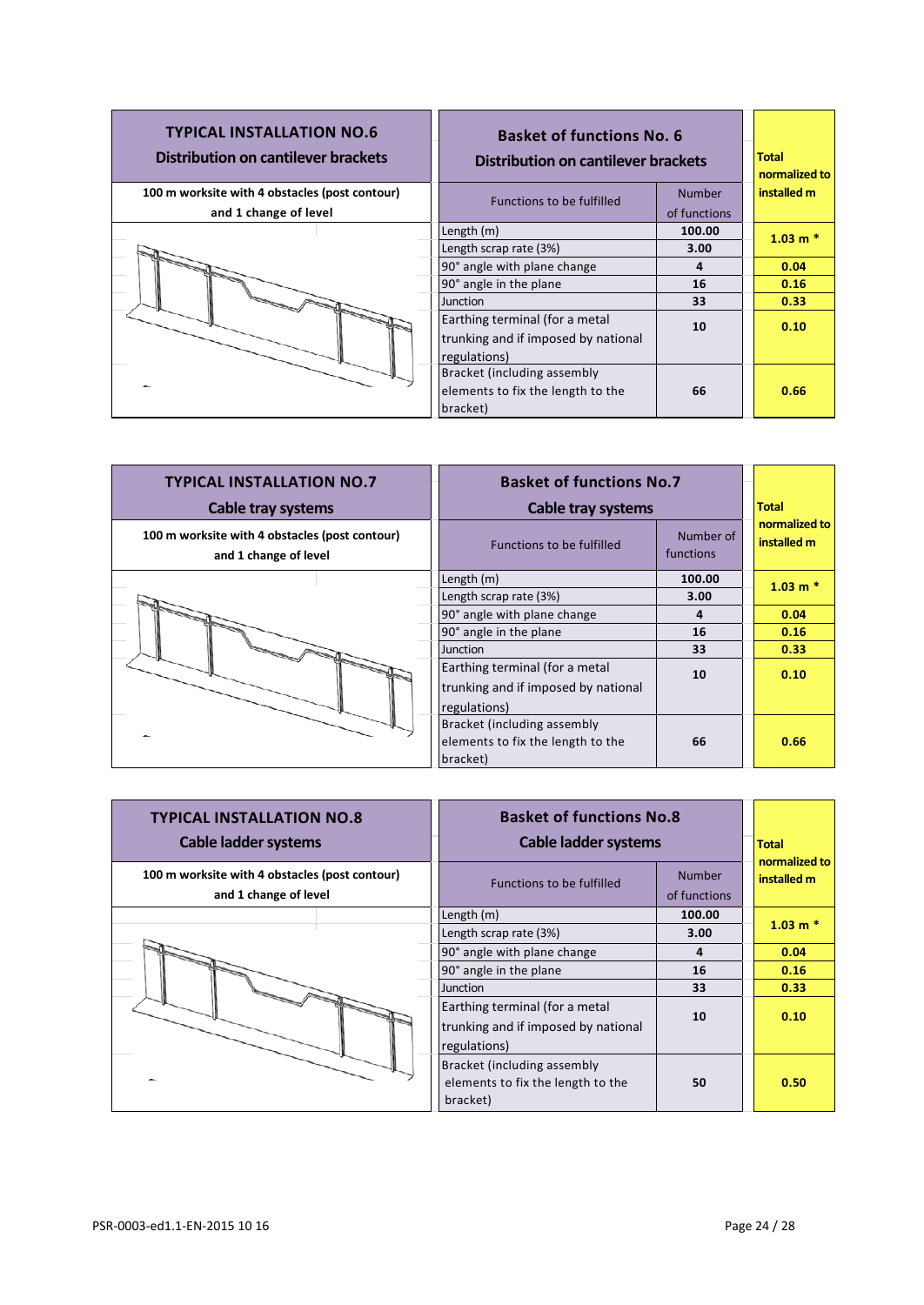# **6.4.** Appendix 4: Sample calculation of energy consumption

<span id="page-24-0"></span>Hypothesis: An outlet box with three independently-powered circuits:

- Circuit 1: Independent energy network supplied via a cord, including two socket outlets
- Circuit 2: Independent energy network supplied via a terminal block, including two socket outlets
- Circuit 3: Communication network



#### **1. Calculation of energy consumption by actual measurement of product impedance**

Shunt resistance:  $R_{shunt}$ = 3.2 Ω

In our chosen example, the impedance of Circuit 1 and then Circuit 2 is measured.

For Circuit 1, the sockets are shunted one by one. The measurement is taken at the end of the cord.



In this case:

- We obtain Z1=120 mΩ and Z2=125 mΩ
- We take Zcircuit1 =  $Z^2$  = 125 m $\Omega$  (highest measured impedance value)

For Circuit 2, the sockets are shunted one by one. The measure is done at the connection terminal block.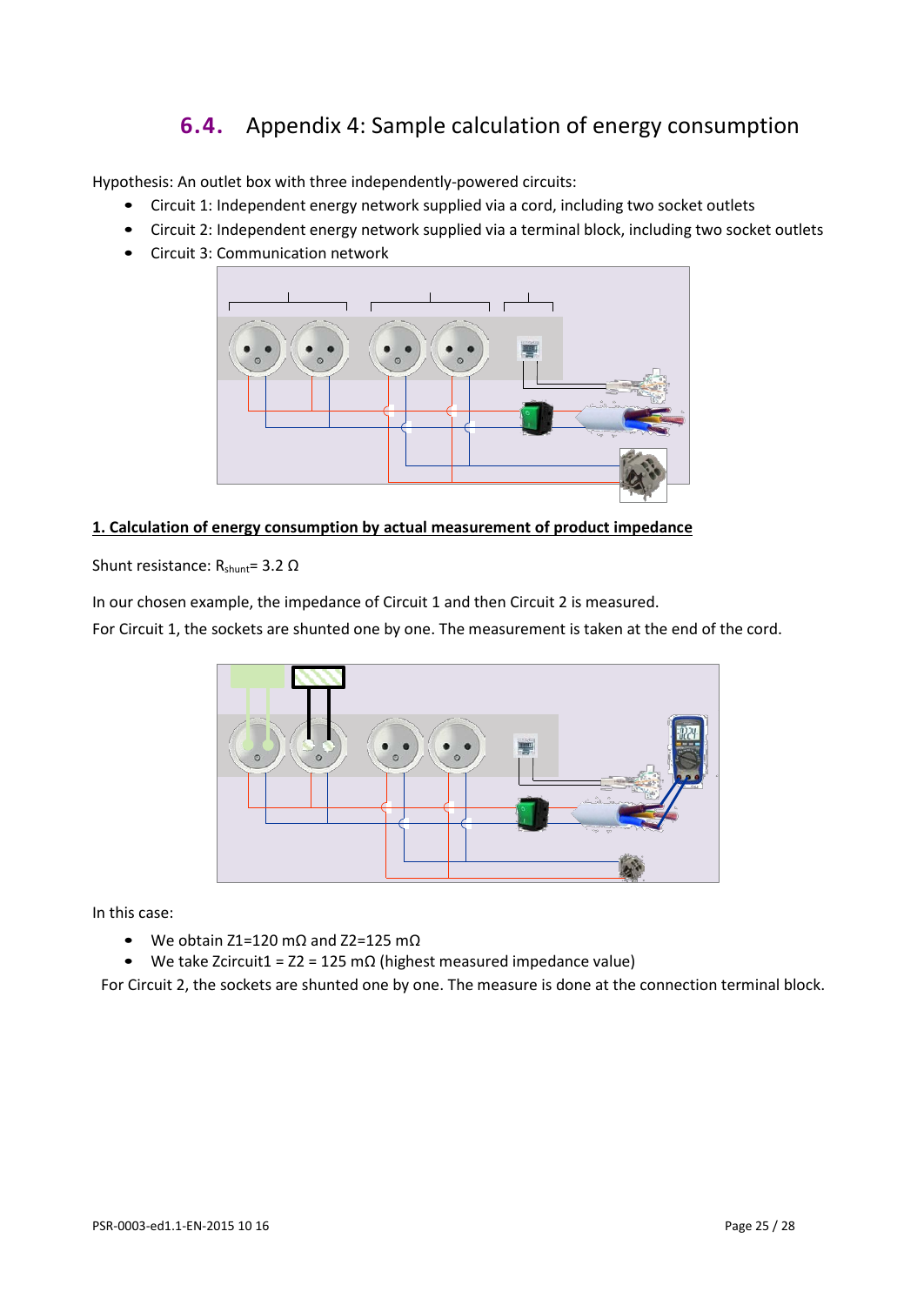

In this case:

- We obtain Z3=60 mΩ and Z4=67mΩ
- We take Zcircuit2 =  $Z4 = 67$  mΩ (highest measured impedance value)

For circuit 3, we neglect its energy consumption, which is very low compared to the energy due to the other two circuits. We apply the following scenario of use:

- 30% of the rated current (In) flows through the product 30% of the time.
- For a Reference Life Time of 20 years.

For the energy network distributed via the outlet box, the total dissipated power is obtained via the following formula:

#### **P outlet box = (Zcircuit1 x (30% In1)²) + (Zcircuit2 x (30% In2)²)+ Pindicator**

where I<sub>n1</sub> and I<sub>n2</sub> are the rated currents of Circuits 1 and 2 respectively. Pindicator is the power of the switch indicator light.

In the example,  $I_{n1} = I_{n2} = 16A$  and  $P_{indication} = 2W$ .

P outlet box = 
$$
(0.125 \times 4.8^2) + (0.067 \times 4.8^2) + 2 = 6.42
$$
 W

For the outlet box used in the example, the energy consumption is therefore:

(P **outlet box**) x (30% x 20 years x 365 days x 24 hours) = 337.4 kWh

#### **2. Calculation of energy consumption by conventional estimate of the product resistance**

The independently supplied circuit are represented as indicated in the following table, with the number of contact points to be included.

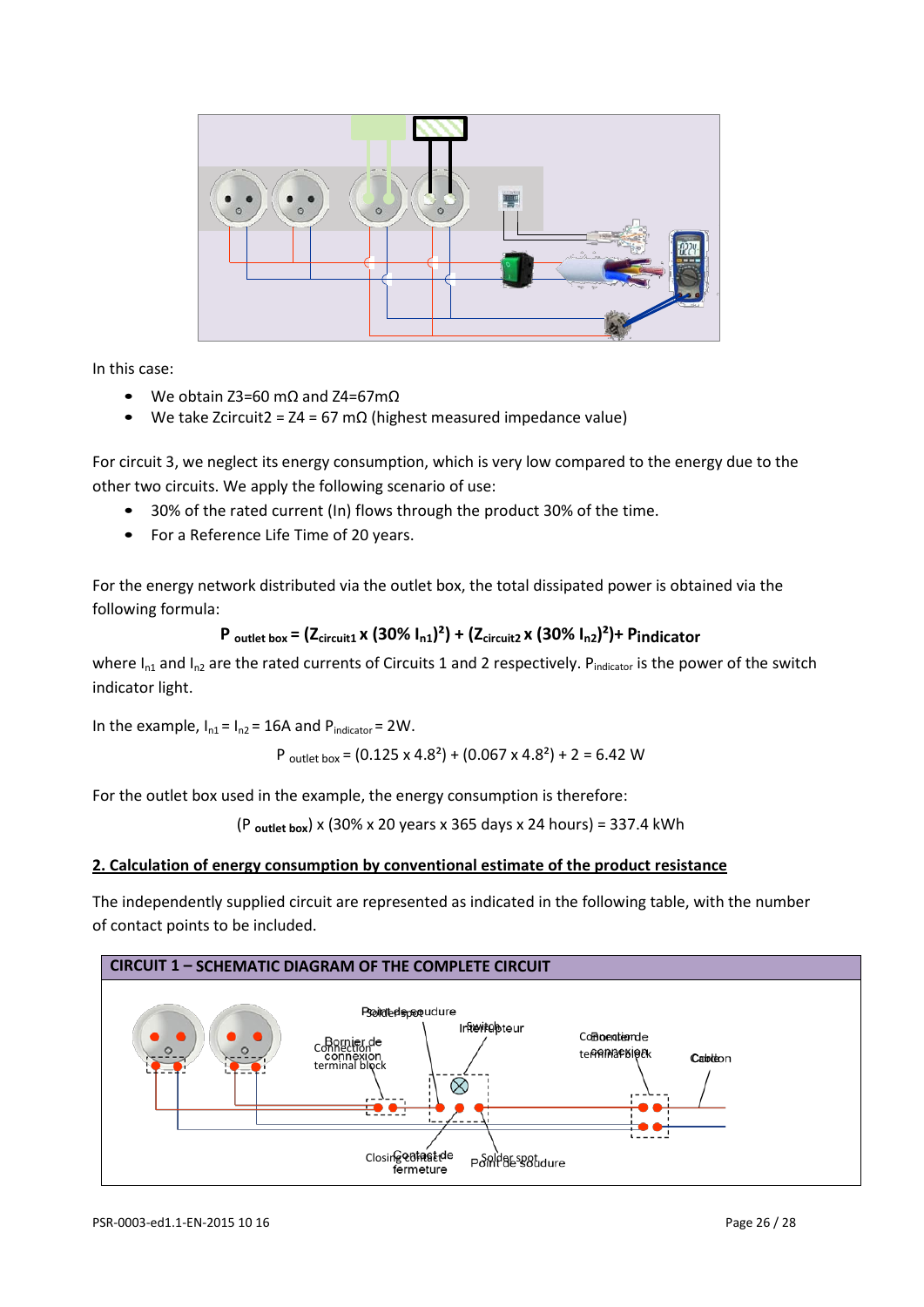# **CONTACT POINTS TO BE COUNTED IN THE ENERGY CONSUMPTION CALCULATION (CIRCUIT 1)**  $\bullet$  0 The following items are taken into account for the calculation of energy consumption of circuit 1: • The connection of the load to the outlet • The contacts at the various terminal blocks • The solder spots (in our example, the switch with indicator light is soldered to two conductors)

- The contact "on" of the switch
- The consumption of the switch indicator light
- The power cable of the product
- The theoretical resistance of the various conductor segments between the contact points

#### **Number of contacts = 13**